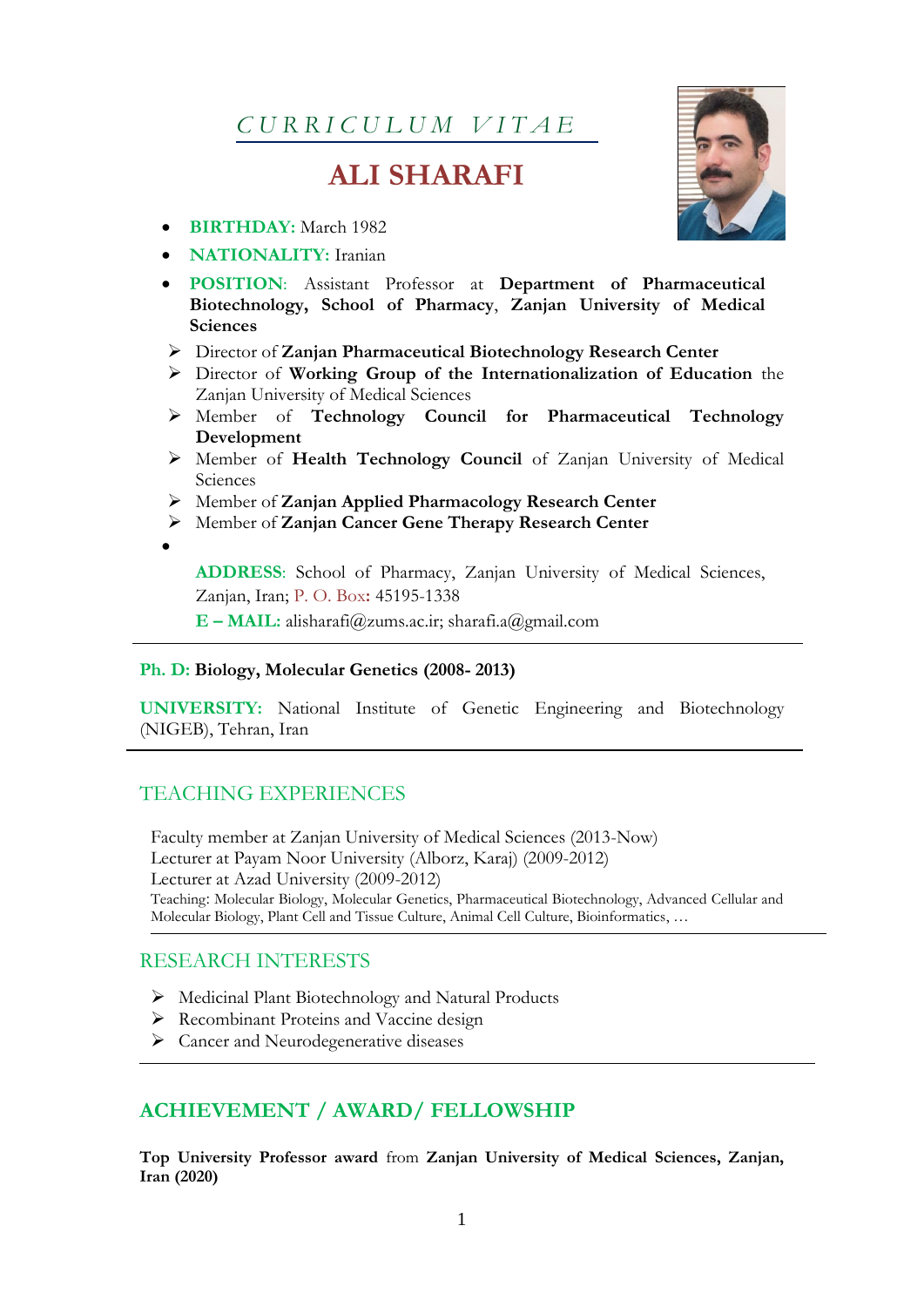**Outstanding researcher award** from **Zanjan governor-general (2019)**

**Outstanding researcher award** from Zanjan Pharmaceutical Biotechnology Research Center, (**2018)**

**Diploma for best presentation award** from 25th Annual Conference "Modern Aspects of Biochemistry and Biotechnology" **National Academy of Sciences of Ukraine (2017)**

**Diploma for best presentation award** from 3rd edition of the International Symposium Young Researchers in Bio-Sciences, **Cluj, Romania (2016)**

**Scholarship** from International Center for Genetic Engineering and Biotechnology**, Trieste, Italy (2013), Bucharest, Romania (2014), Cape town, South Africa (2016) and Colombo, Sri-Lanka (2018)** for contribution in workshop and presentation

**Research Scholarship for sabbatical leave** (6 months Fellowship) to Karolinska Institute & Royal Institute of Technology (KTH), **Stockholm, Sweden (2012- 2013)**

**Second rank of "National Master's Degree Entrance Examination" Iran (2004)**

### **PUBLICATIONS WITH PEER REVIEW PROCESS**

- **1.** Manoochehr Emamian, Akbar Abbaspour, Tina Shahani, Alireza Biglari, **Ali Sharafi\* (2021)** Non-viral suicide gene therapy: cytosine deaminase gene directed by VEGF promoter and 5-fluorocytosine as a gene directed enzyme/prodrug system in breast cancer model. **Drug Research**
- **2. Ali Sharafi**, Mir-Jamal Hosseini **(2021)** Correlation between Coenzyme Q10 content and the nutrient sensors in AKI induced by Hemiscorpius lepturus envenomation. **BioImpact.**
- **3.** Rana Dizaji, Firoozeh Nazari, Khosrokhavar, **Ali Sharafi**, Jamal Hosseini **(2021)** The Role of PGC-1α and metabolic signaling pathway in kidney injury following chronic administration with 3-MCPD as a food processing contaminant. **Journal of Food Biochemistry**
- **4.** Zahra Gharari, Khadijeh Bagheri, Giti Karimkhanlouei, **Ali Sharafi\* (2021)** Study of tissue culture and *in vitro* organogenesis of *Scutellaria bornmuelleri* using Benzylaminopurine, lsopentenyl adenine and Thidiazuron. **South African Journal of Botany**. 139 458\_469.DOI:10.1016/j.sajb.2021.03.030
- **5.** Zahra Gharari, Khadijeh Bagheri, **Ali Sharafi (2021)** Fractional Analysis of Dichloromethane Extract of Scutellaria araxensis Grossh root and shoot by HPLC-PDA-ESI-MSn. **Natural Product Research**. DOI: 10.1080/14786419.2021.1903003
- **6.** Akbar Abbaspour, Abdolreza Esmaeilzadeh, **Ali Sharafi\*(2021)** Suicide gene therapy mediated purine nucleoside phosphorylase/fludarabine system for *in vitro* breast cancer model with emphasis on evaluation of vascular endothelial growth factor promoter efficacy. **3Biotech**. doi.org/10.1007/s13205-021-02692-0
- **7.** Fatemeh Kianpour, Mahtab Mohseni, Alireza Yazdinezhad, Jamal Hosseini, **Ali Sharafi\* (2021)** The protective effects of *Ziziphora tenuior* L. against chlorpyrifos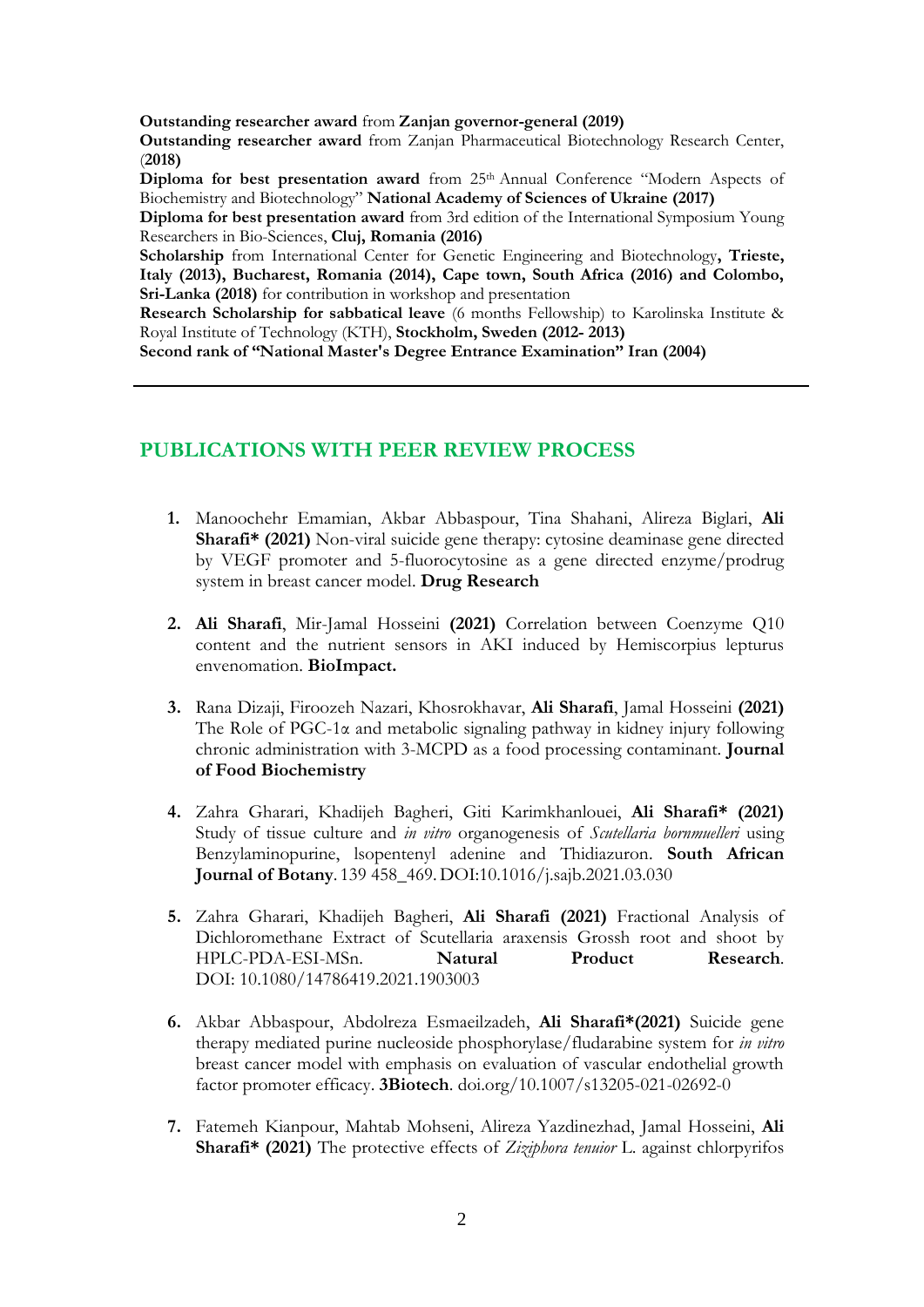induced toxicity: Involvement of inflammatory and cell death signaling pathway. **Journal of Ethnopharmacology.** doi.org/10.1016/j.jep.2021.113959

- **8.** Soroush Bijani, Zahra Gharari, Alireza Ahmadnia, Hossein Danafar, **Ali Sharafi\* (2021)** A comparative study of apigenin content and antioxidant potential of *Cosmos bipinnatus* transgenic root culture. **Pharmaceutical and Biomedical Research**
- **9.** Hossein Rahimi, Marziyeh Salehiabar, Murat Barsbay, Mohammadreza Ghaffarlou, Taras Kavetskyy, **Ali Sharafi**, Soodabeh Davaran, Subhash C Chauhan, Hossein Danafar, Saeed Kaboli, Hamed Nosrati, Murali M Yallapu, João Conde **(2021)** CRISPR Systems for COVID-19 Diagnosis. **ACS Sensors.**  DOI: 10.1021/acssensors.0c02312
- **10.** Zahra Gharari, Mozhgan Aghajanzadeh, **Ali Sharafi (2021)** *Scutellaria orientalis* subsp. Bornmuelleri: Phytochemical Composition and Biological Activities. **Natural Product Research.** DOI: 10.1080/14786419.2021.1875463
- **11.** Mahmoud Gharbavi, Hossein Danafar, Jafar Amani, **Ali Sharafi\* (2021)**  Immuno-informatics analysis and expression of a novel multi-domain antigen as a vaccine candidate against glioblastoma. **International Immunopharmacology**. DOI: 10.1016/j.intimp.2020.107265
- **12.** Samaneh Rahamooz, Khadijeh Bagheri, Hossein Danafar, **Ali Sharafi\* (2021)**  Anti-Proliferative Properties, Biocompatibility, and Chemical Composition of Different Extracts of *Plantago major* Medicinal Plant. **Iranian Biomedical Journal**. 25 (2) 106-117.
- **13.** Samaneh Rahamooz Haghighi, Khadijeh Bagheri, **Ali Sharafi**, Hossein Danafar **(2021)** Improving seed germination, *in vitro* organogenesis and regeneration of *Plantago major* medicinal plant. **Journal of Plant Research (Iranian Journal of Biology).**
- **14.** Mahmoud Gharbavi, Behrooz Johari, Elham Rismani, Navid Mousazadeh, Amir Hossein Taromchi, **Ali Sharafi\* (2020)** NANOG Decoy Oligodeoxynucleotides-Encapsulated Niosomes Nanostructures: a Promising Approach to Suppressing the Metastatic Properties of U87 Human Glioblastoma Multiforme Cells. **ACS Chemical Neuroscience.** DOI: 10.1021/acschemneuro.0c00699
- **15.** Zahra Gharari, Khadijeh Bagheri, Behnam Derakhshani, **Ali Sharafi\* (2020)** HPLC-DAD-ESI/MS<sup>n</sup> analysis of phenolic components of *Scutellaria araxensis*, *S*. *bornmuelleri* and *S. orientalis.* **Natural Product Research.** [DOI:](https://doi.org/10.1080/14786419.2020.1837810)  [10.1080/14786419.2020.1837810](https://doi.org/10.1080/14786419.2020.1837810)
- **16.** Mehnoush Nikpour, **Ali Sharafi**, Mehrdad Hamidi, Sina Andalib **(2020)** Effect of Colloidal Aqueous Solution of Fullerene (C60) in the Presence of a P-Glycoprotein Inhibitor (Verapamil) on Spatial Memory and Hippocampal Expression of Sirtuin6, SELADIN1, and AQP1 Genes in a Rat Model of Alzheimer's Disease. **ACS Chemical Neuroscience** 11 (17), 2549-2565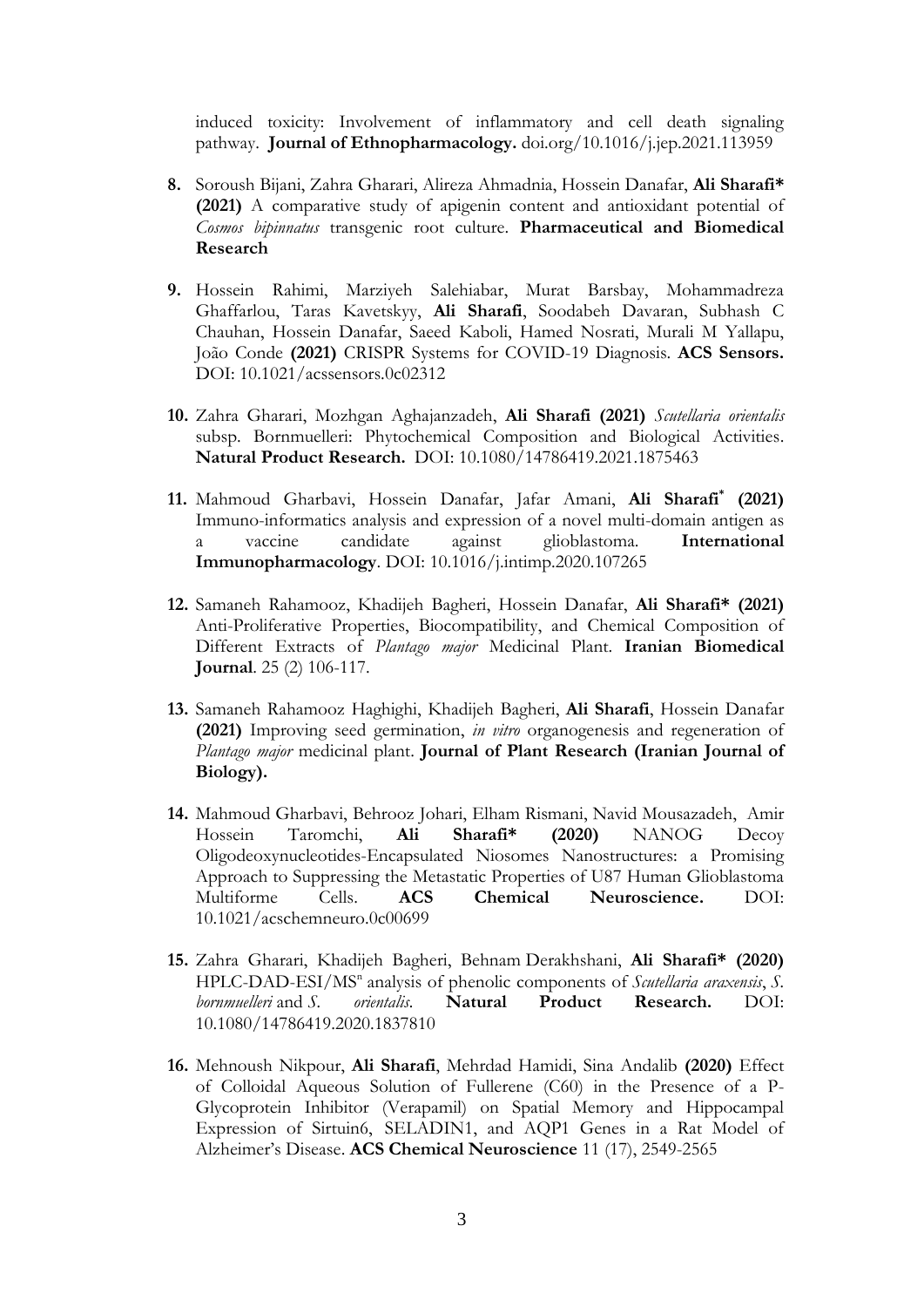- **17.** Firouzeh Nazari, Parvaneh Naserzadeh, Rana Dizaji, Hamidreza Kheiri Manjili, Hadis Bahrami, Mina Soleimani, **Ali Sharafi**, and Mir-Jamal Hosseini **(2020)**  Toxicological assessment of 3-monochloropropane-1,2-diol (3-MCPD) as a main contaminant of foodstuff in three different *in vitro* models: Involvement of oxidative stress and cell death signaling pathway. **Journal of Food Sciences.** DOI: 10.1111/1750-3841.15471
- **18.** Mahmoud Gharbavi, Behrooz Johari, Seyed Sadegh Eslami, Navid Mousazadeh, **Ali Sharafi\* (2020)** Cholesterol-Conjugated Bovine Serum Albumin Nanoparticles as a Tamoxifen Tumor-Targeted Delivery System. **Cell Biology International.** DOI: 10.1002/cbin.11455
- **19.** Mahmoud Gharbavi, Behrooz Johari, Navid Mousazadeh, Bahareh Rahimi, Milad Parvinzad Leilan, Seyed Sadegh Eslami, **Ali Sharafi\* (2020)** Hybrid of niosomes and bio‑synthesized selenium nanoparticles as a novel approach in drug delivery for cancer treatment. **Molecular Biology Reports**. DOI: 10.1007/s11033-020- 05704-z
- **20.** Samaneh Rahamooz-Haghighi, Khadijeh Bagheri, **Ali Sharafi\* (2020)** Establishment and elicitation of transgenic root culture of *Plantago lanceolata* and evaluation of its anti-bacterial and cytotoxicity activity. **Preparative Biochemistry & Biotechnology**. DOI: 10.1080/10826068.2020.1805757.
- **21.** Elmira Mohammadi, Khadijeh Bagheri, Mina Beigmohammadi, **Ali Sharafi\* (2020)** *In vitro* direct organogenesis and genetically transformed root cultures in *Artemisia sieberi* Besser as a source of pharmaceutical compound artemisinin. **Journal of BioScience and Biotechnology**
- **22.** Zahra Gharari, Khadijeh Bagheri, Hossein Danafar, **Ali Sharafi\* (2020)** Chemical composition and antimicrobial activity of *Scutellaria araxensis* essential oil from Iran. **Chemistry of Natural Compounds**, Vol. 56, No. 4, DOI 10.1007/s10600-020-03137-5
- **23.** Zahra Gharari, Khadijeh Bagheri, **Ali Sharafi\* (2020)** Establishment of *in vitro* genetically engineered cultures in *Scutellaria orientalis* and *S. araxensis*. **Biologia.** DOI: [10.2478/s11756-020-00540-9](https://doi.org/10.2478/s11756-020-00540-9)
- **24.** Mozhgan Aghajanzadeh, Sina Andalib, Hossein Danafar, Kobra Rostamizadeh, **Ali Sharafi\* (2020)** The effect of Baicalein-loaded Y-shaped miktoarm copolymer on spatial memory and hippocampal expression of DHCR24, SELADIN and SIRT6 genes in rat model of Alzheimer. **International Journal of Pharmaceutics.** DOI: 10.1016/j.ijpharm.2020.119546
- **25.** Ehsan Naderi, Mozhgan Aghajanzadeh, Mostafa Zamani, **Ali Sharafi**, Mahmoud Naseri, Hossein Danafar **(2020)** The Effect of Calcination Temperature on the Anticancer Activity of CaFe<sub>2</sub>O<sub>4</sub> @ PVA Nanocarriers: Photodynamic Therapy and Drug Delivery Study. **Journal of Inorganic and Organometallic Polymers and Materials.** DOI :10.1007/s10904-020-01653-z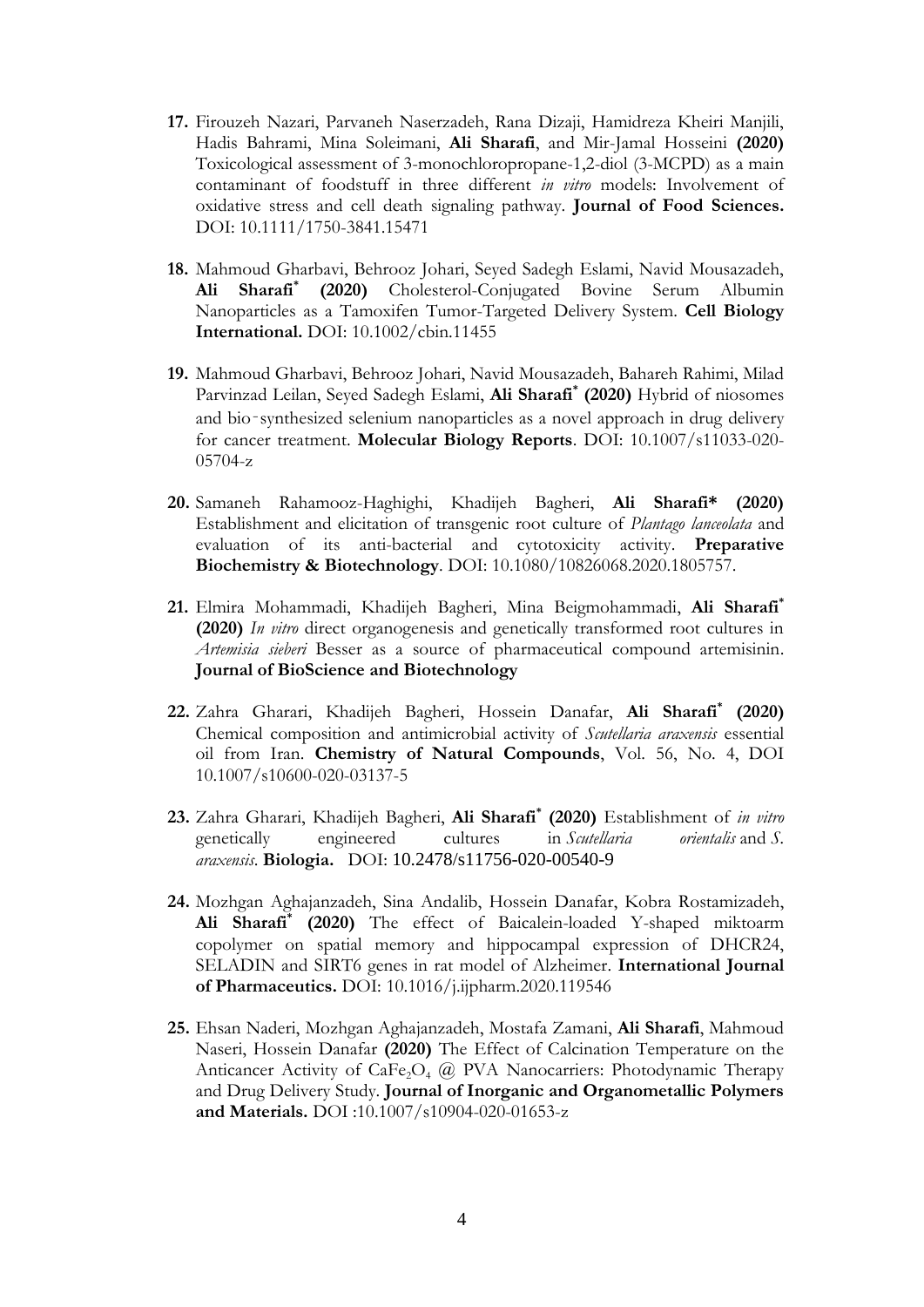- **26.** Mahmoud Gharbavi, **Ali Sharafi,** Saeed Ghanbarzadeh **(2020)** Mesenchymal Stem Cells: A New Generation of Therapeutic Agent Vehicles in Gene Therapy. **Current Gene Therapy.** DOI: 10.2174/1566523220666200607190339
- **27.** Mahroo Ahmari, **Ali Sharafi**, Javad Mahmoudi, Iraj Jafari-Anarkoli, Mahmoud Gharbavi, Mir-Jamal Hossein **(2020)** Selegiline (L-Deprenyl) Mitigated Oxidative Stress, Cognitive Abnormalities, and Histopathological Change in Rats: Alternative Therapy in Transient Global Ischemia. **Journal of Molecular Neuroscience.** 70(10) 1639-1648**.** DOI: 10.1007/s12031-020-01544-5
- **28.** Mahmoud Gharbavi, Giti Karimkhanlooei, Jafar Amani, **Ali Sharafi\* (2020)** A Recently Developed Approach in Cancer Therapy *via Salmonella*. **BioTechnologia. 101 (3) 253–267**
- **29.** Mozhgan Aghajanzadeh, Ehsan Naderi , Mostafa Zamani , **Ali Sharafi,**  Mahmoud Naseri, Hossein Danafar **(2020)** *In vivo* and *In vitro* Biocompatibility Study of  $MnFe<sub>2</sub>O<sub>4</sub>$  and  $Cr<sub>2</sub>Fe<sub>6</sub>O<sub>12</sub>$  as Photosensitizer for Photodynamic Therapy and Drug Delivery of Anti-Cancer Drugs. **Drug Development and Industrial Pharmacy.** 46 (5), 846–851. DOI: 10.1080/03639045.2020.1757698
- **30.** Mahmoud Gharbavi, Hossein danafar, **Ali Sharafi\* (2020)** Microemulsion and Bovine Serum Albumin Nanoparticles (BSANPs) as Novel Hybrid Nanocarrier System for Efficient Multifunctional Drug Delivery. **Journal of Biomedical Materials Research Part A. 108:1688–1702.** DOI: 10.1002/jbm.a.36935
- **31.** Ehsan Naderi, Mozhgan Aghajanzadeh, Atousa Hashiri, **Ali Sharafi**, Ahmad Kamalianfar, Mahmoud Goodarz Naseri, Hossein danafar **(2020)** Improving the anti-cancer activity of Quercetin-loaded  $AgFeO<sub>2</sub>$  through UV irradiation: synthesis, characterization, and in vivo and in vitro biocompatibility study. **Journal of Drug Delivery Science and Technology.** DOI: 10.1016/j.jddst.2020.101645
- **32.** Mahmoud Gharbavi, **Ali Sharafi**, Puria Motamed Fath, Saeed Oruji, Hamidreza Kheiri Manjili **(2020)** Formulation and Biocompatibility of Microemulsion-Based PMBN as an Efficient System for Paclitaxel Delivery. **Journal of Applied Biotechnology Reports.**
- **33.** [Kamal Rashidi Asl,](http://cell.ijbio.ir/?_action=article&au=17968&_au=Kamal++Rashidi+Asl) **Bahman Hosseini, [Ali Sharafi,](http://cell.ijbio.ir/?_action=article&au=13827&_au=ali++sharafi) Hamed Mohammadpour (2020)** h6h gene transcript enhancement and production of tropane alkaloids in *Hyoscyamus reticulatus* L. hairy root cultures elicited by *Fusarium graminearum* extract. **Cellular and Molecular Researches (Iranian Journal of Biology), 33(3): 420- 431**
- **34.** Samaneh Rahamooz-Haghighi, Khadijeh Bagheri, Hossein danafar, **Ali Sharafi\* (2020)** Tissue culture, *in vitro* organogenesis and regeneration of *Plantago lanceolata*. **Journal of Applied Biotechnology Reports.** 10.30491/JABR.2021.122254. 7 (4) 258-265
- **35.** [Zahra](https://www.sciencedirect.com/science/article/pii/S2095754819300274?via%3Dihub#!) Gharari, Khadijeh [Bagheri, H](https://www.sciencedirect.com/science/article/pii/S2095754819300274?via%3Dihub#!)ossein [Danafar,](https://www.sciencedirect.com/science/article/pii/S2095754819300274?via%3Dihub#!) **Ali [Sharafi](https://www.sciencedirect.com/science/article/pii/S2095754819300274?via%3Dihub#!)\* (2020)** Enhanced flavonoid production in hairy root cultures of *Scutellaria bornmuelleri* by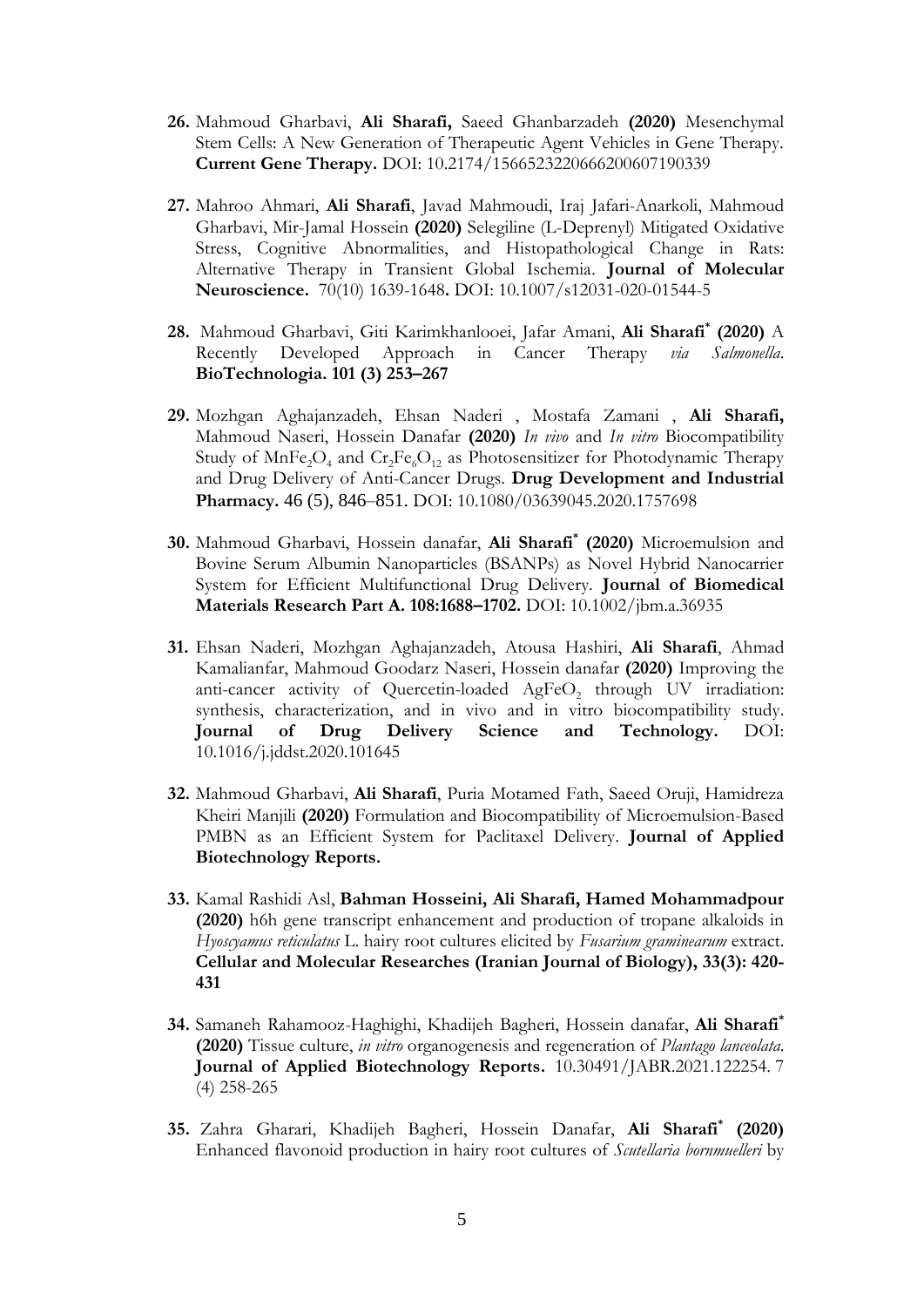elicitor induced over-expression of MYB7 and FNSП2 genes. **Plant Physiology and Biochemistry.148 (2020) 35–44**

- **36.** Rana Dizaji, **Ali Sharafi**, Jalal Pourahmad, Saba Vatanpour, Mir-Jamal Hosseini, Hossein Vatanpour **(2019)** The effects of *Hemiscorpius lepturus* induced-acute kidney injury on PGC-1<alpha> gene expression: from induction to suppression in mice. **Toxicon. 174. 57-63.** DOI: 10.1016/j.toxicon.2019.12.154
- **37.** Zahra Gharari, **Ali Sharafi**, Khadijeh Bagheri, Alireza Yazdinejad, Soroush Bijani **(2019)** *In vitro* regeneration and secondary metabolites of *V. caspia* subsp. sylvestrioides Marcussen. **BioTechnologia.** 100 (4) 407–415
- **38.** [Zahra](https://www.sciencedirect.com/science/article/pii/S2095754819300274?via%3Dihub#!) Gharari, Khadijeh [Bagheri, H](https://www.sciencedirect.com/science/article/pii/S2095754819300274?via%3Dihub#!)ossein [Danafar,](https://www.sciencedirect.com/science/article/pii/S2095754819300274?via%3Dihub#!) **Ali [Sharafi](https://www.sciencedirect.com/science/article/pii/S2095754819300274?via%3Dihub#!)\* (2019)** Simultaneous determination of Baicalein, Chrysin and Wogonin in four *Scutellaria* species by high performance liquid chromatography. **Journal of Applied Research on Medicinal and Aromatic Plants.** DOI: 10.1016/j.jarmap.2019.100232
- **39.** Mina BeigMohammadi, Samineh Jafari, **Ali Sharafi (2019)** An Optimized Protocol for *Agrobacterium rhizogenes*-Mediated Genetic Transformation of *Citrullus colocynthis.* **Journal of Applied Biotechnology Reports. 6(3):113-117**
- **40.** Mina BeigMohammadi, Ali Movafeghi, Samineh Jafari, **Ali Sharafi (2019)**  Potential of the Genetically Transformed Root Cultures of *Plumbago europaea* for Biomass and Plumbagin Production. **Biotechnology Progress.** DOI: 10.1002/btpr.2905
- **41.** Zahra Gharari, Khadijeh Bagheri, Mortaza Khodaeiaminjan, **Ali Sharafi (2019)**  Potential Therapeutic Effects and Bioavailability of Wogonin, the Flavone of Baikal Skullcap. **Journal of Nutritional Medicine and Diet Care.** DOI: 10.23937/2572-3278.1510039
- **42.** Sedigheh Azizi, Hamed Nosrati, Hossein Danafar, **Ali Sharafi (2019)** Preparation of bismuth sulfide nanoparticles from albumin as targeted biocompatible nano-radiosensitizer and carrier of methotrexate. **Applied Organometallic Chemistry.** DOI: 10.1002/aoc.5251
- **43.** Rana Dizaji, **Ali Sharafi**, Jalal Pourahmad, Mohammad-Amin Abdollahifar, Mir-Jamal Hosseini, Hossein Vatanpour **(2019)** Induction of two independent immunological cell death signaling following hemoglobinuria -induced acute kidney injury: *In vivo* study. **Toxicon.** 163. 23-31. DOI: 10.1016/j.toxicon.2019.03.011
- **44.** Rana Dizaji, **Ali Sharafi**, Jalal Pourahmad, Mohammad-Amin Abdollahifar, Mir-Jamal Hosseini, Hossein Vatanpour **(2019)** Involvement of necroptosis and ferroptosis pathway signaling in *Hemiscorpius lepturus* venom -induced acute kidney injury. **Toxicon**. DOI: 10.1016/j.toxicon.2018.11.348
- **45.** [Zahra](https://www.sciencedirect.com/science/article/pii/S2095754819300274?via%3Dihub#!) Gharari, Khadijeh [Bagheri, H](https://www.sciencedirect.com/science/article/pii/S2095754819300274?via%3Dihub#!)ossein [Danafar,](https://www.sciencedirect.com/science/article/pii/S2095754819300274?via%3Dihub#!) **Ali [Sharafi](https://www.sciencedirect.com/science/article/pii/S2095754819300274?via%3Dihub#!)\* (2019)** Essential oil composition of two *Scutellaria* species from Iran. **[Journal of](https://www.sciencedirect.com/science/journal/20957548)  [Traditional Chinese Medical Sciences.](https://www.sciencedirect.com/science/journal/20957548)** [DOI: 10.1016/j.jtcms.2019.07.003](https://doi.org/10.1016/j.jtcms.2019.07.003)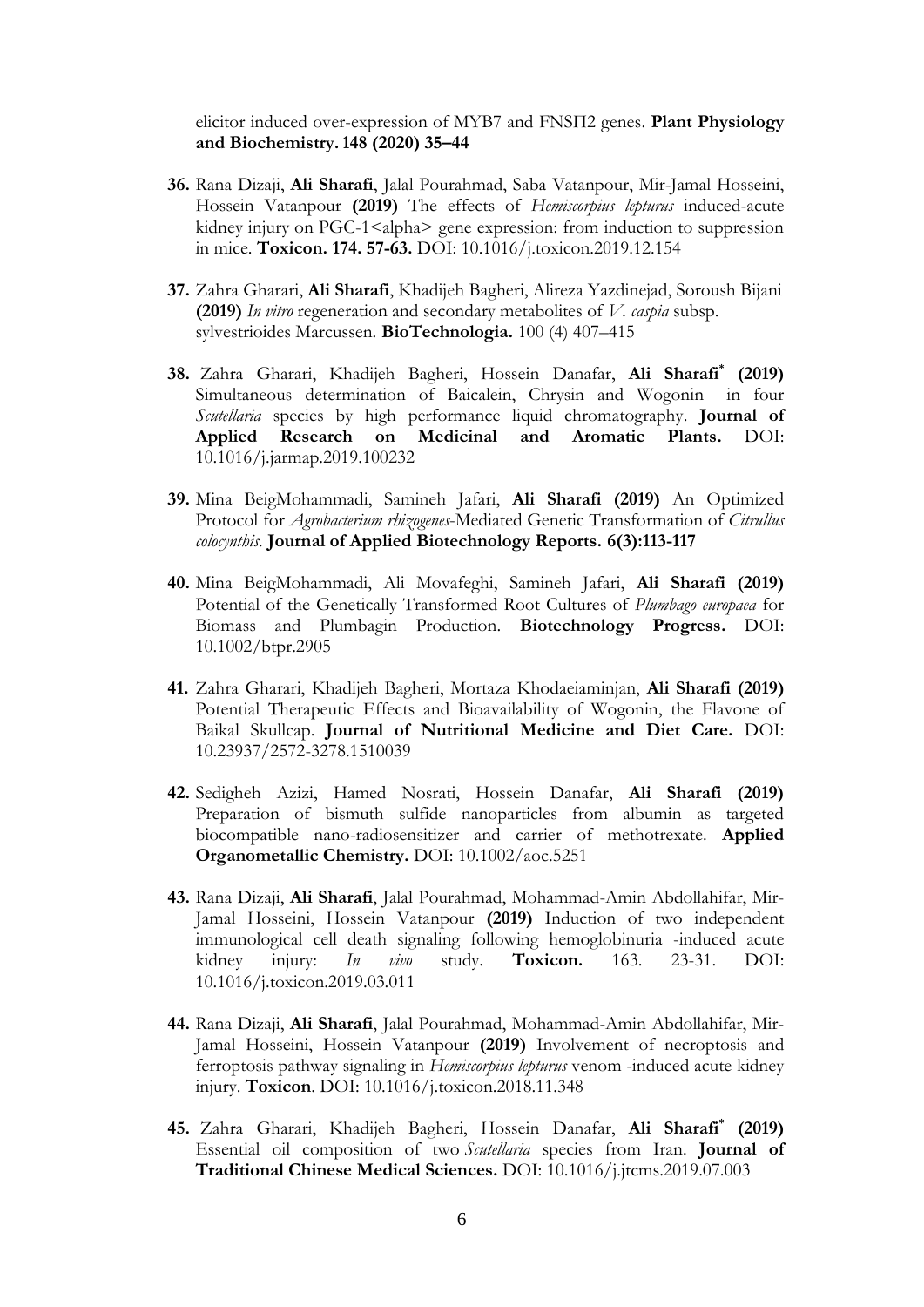- **46.** Mahsa Yousefi-Mokria, **Ali Sharafi**, Shahla Rezaei, Salar Sadeghian-Abadi, Somaye Imanparast, Mehdi Mogharabi-Manzari, Yaghoub Amanzadeh, Mohammad Ali Faramarzi **(2019)** Enzymatic hydrolysis of inulin by an immobilized extremophilic inulinase from the halophile bacterium *Alkalibacillus filiformis*. **Carbohydrate Research.** 483 (2019) 107746
- **47.** Mina Beigmohammadi, Ali Movafeghi, **Ali Sharafi**\*, Samineh Jafari, Hossein Danafar **(2019)** Cell Suspension Culture of *Plumbago europaea* L towards Production of Plumbagin. **Iranian Journal of Biotechnology.** DOI: 10.21859/ijb.2169
- **48.** Hossein Danafar, Farnaz Asadi, **Ali Sharafi**, Hamidreza Kheiri Manjili **(2019)** Preparation and Evaluation of pH Sensitive Novel Anticancer Drug Carrier Based on Magnetic Chitosan Quartets. **Drug Res.** DOI: 10.1055/a-0855-8464
- **49.** Mahmoud Gharbavi, Jafar Amani, Hossein Danafar, Hamidreza Kheiri Manjili, **Ali Sharafi\* (2019)** *In Vivo* and *In Vitro* Biocompatibility Study of Novel Microemulsion Hybridized with Bovine Serum Albumin as Nanocarrier for Drug Delivery. **Heliyon.**
- **50.** Zahra Gharari, Khadijeh Bagheri, **Ali Sharafi,** Hossein Danafar **(2019)** Thidiazuron induced efficient *in vitro* organogenesis and regeneration of *Scutellaria bornmuelleri*.: an important medicinal plant. **In Vitro Cellular & Developmental Biology – Plant.** DOI: 10.1007/s11627-019-09965-7
- **51.** Kamal Rashidi Asl, Bahman Hosseini, **Ali Sharafi,** Javier Palazon **(2019)** Influence of Nano-Zinc oxide on tropane alkaloid production, h6h gene transcription and antioxidant enzyme activity in *Hyoscyamus reticulatus* L. hairy roots. **Engineering in Life Sciences**. DOI: 10.1002/elsc.201800087. 19(1) 73- 89
- **52.** Mahmoud Gharbavi, Jafar Amani, Hamidreza Kheiri-Manjili, Hossein Danafar, **Ali Sharafi\* (2018)** Niosome: A Promising Nanocarrier for Natural Drug Delivery through Blood-Brain Barrier. **Advances in Pharmacological Sciences.** DOI: 10.1155/2018/6847971
- **53.** Hassan Alijani, Soheila Matroodi, **Ali Sharafi**, Isaac Zamani **(2019)** Antimicrobial Activity and Molecular Identification of *Nocardiopsis* sp. AHA2 from Deylam Nearshore Sediments. **Oceanography**. 9(36) 1-3
- **54.** Mostafa Zamani, Ehsan Naderi, Mozhgan Aghajanzadeh, Mahmoud Naseri, **Ali Sharafi**, Hossein Danafar (2019) Co1-XZnxFe<sub>2</sub>O<sub>4</sub> based nanocarriers for dualtargeted anticancer drug delivery: synthesis, characterization and *in vivo* and *in vitro* biocompatibility study. **Journal of Molecular Liquids.** DOI: 10.1016/j.molliq.2018.10.083
- **55.** Rahamooz-Haghighi, S., Bagheri, K., **Ali Sharafi (2018)** Tissue culture and in vitro regeneration of *Plantago major*. **Journal of Medicinal Plants Biotechnology**, 4(1)37-43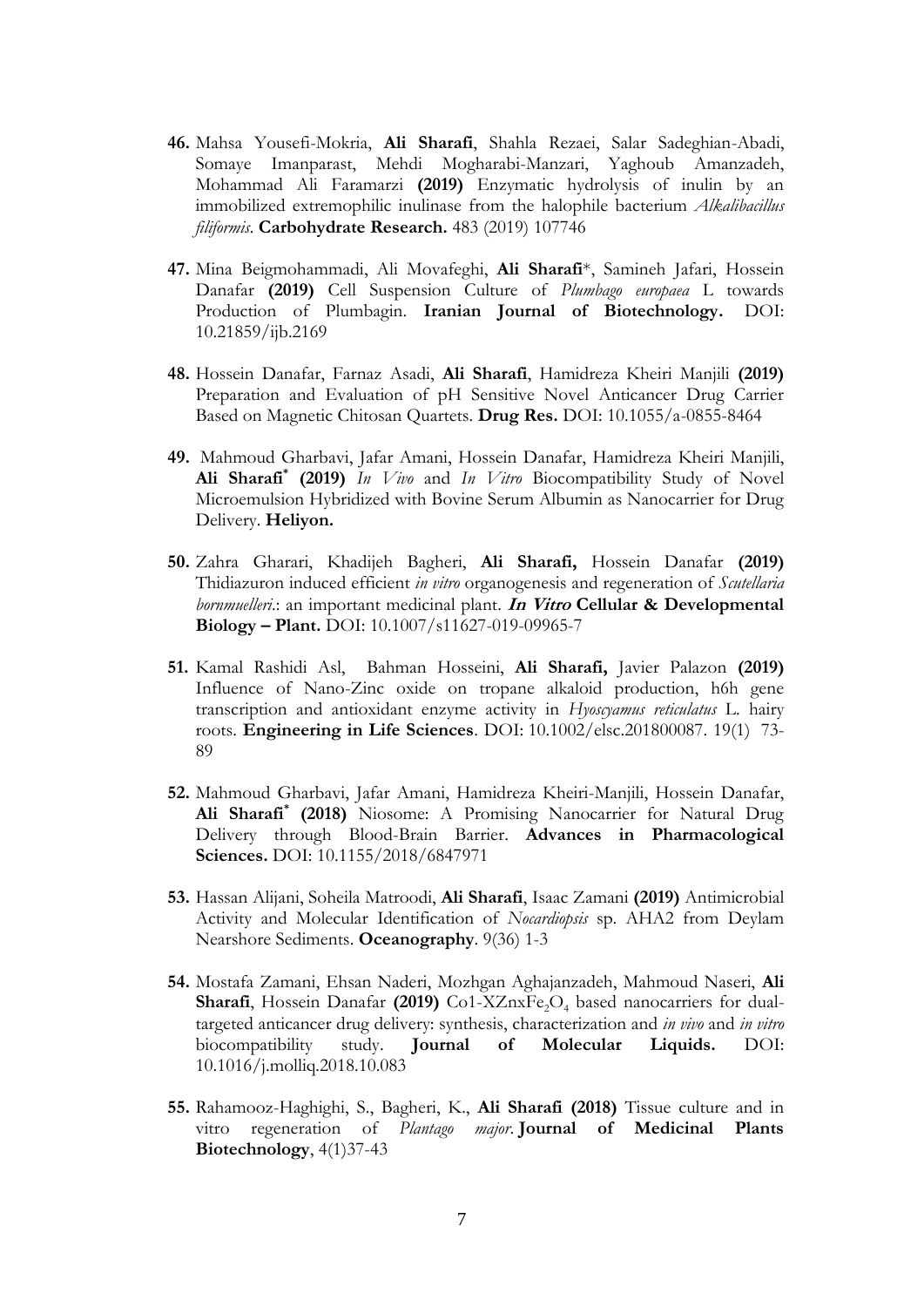- **56.** Mozhgan Aghajanzadeh, Mostafa Zamani, Kobra Rostamizadeh, **Ali Sharafi,** Hossein Danafar **(2018)** The role of miktoarm star copolymers in drug delivery systems. **Journal of Macromolecular Science, Part A**. DOI: 10.1080/10601325.2018.1483200
- **57.** Balal Dehqani, Amir Mousavi, Sadegh Hassannia, Ali Hatef Salmanian, **Ali Sharafi (2018)** Expression of recombinant human bone morphogenetic protein 2 (rhBMP2) in tobacco transgenic hairy roots. **Journal of Agricultural Biotechnology**. 10(1) 21-34
- **58.** Mojgan Aghajanzadeh, **Ali Sharafi (2018)** Amphiphilic Y shaped miktoarm star copolymer for anti-cancer hydrophobic and hydrophilic drugs co-delivery: synthesis, characterization, *in vitro* and *in vivo* biocompatibility study. **Journal of Biomedical Materials Research Part A**. DOI: 10.1002/jbm.a.36468
- **59.** Mehdi jaberi, **Ali Sharafi\***, Ata Allah Sharafi, Pejman Azadi, Hamidreza Kheiri-Manjili, Hossein Danafar, Alireza Ahmadnia **(2018)** Genetically transformed root- based culture technology in medicinal plant *Cosmos bipinnatus.* **Jundishapur Journal of Natural Pharmaceutical Products.** DOI:10.5812/jjnpp.67182
- **60. Ali Sharafi (2018)** PAMAM modified citric acid coated magnetic nanoparticles as pH sensitive biocompatible carrier against human breast cancer cells. **Drug Development and Industrial Pharmacy (IDDI)**. DOI: 10.1080/03639045.2018.1451881
- **61.** Mehdi Jaberi, Pejman Azadi, Behzad Gharehyazi, **Ali Sharafi (2018)** Silver nitrate and adenine sulphate induced high regeneration frequency in recalcitrant plant *Cosmos bipinnatus* using cotyledon explant**. Journal of Horticultural Science and Biotechnology.** 93 (2) 204-208
- **62.** Hossein Danafar, **Ali Sharafi**, Shaghayegh kheiri, Hamidreza Kheiri **(2018)** Co delivery of Sulforaphane and Curcumin with PEGylated Iron Oxide-Gold Core Shell Nanoparticles for delivery to breast cancer cell line. **Iranian Journal of Pharmaceutical Research.** 17(2) 480-494
- **63.** Hamed Nosrati, Naser Sefidi, **Ali Sharafi**, Hossein Danafar, Hamidreza Kheiri Manjili **(2018)** Bovine Serum Albumin (BSA) coated iron oxide magnetic nanoparticles as biocompatible carriers for Curcumin-anticancer drug. **Bioorganic Chemistry**. 76 501–509
- **64.** Hassan Alijani, Soheila Matroodi, **Ali Sharafi**, Isac Zamani **(2017)** Diversity and antimicrobial activities of *streptomyces* isolated from intertidal sediments of Deylam, Iran. **Razi Journal of Medical Sciences.** 24(162): 22-31
- **65.** Ata Allah Sharafi, Asad Asadi Abkenar, **Ali Sharafi\* (2017)** Molecular genetic diversity assessment of Citrus species grown in Iran revealed by SSR, ISSR and CAPS molecular markers. **Journal of Science and Research: Revista Ciencia E Investigaci** 2 (8) 22-27
- **66.** Hossein Danafar, **Ali Sharafi**, Sonia Askarlou, Hamidreza Kheiri **(2017)** Preparation and Characterization of PEGylated Iron Oxide-Gold Nanoparticles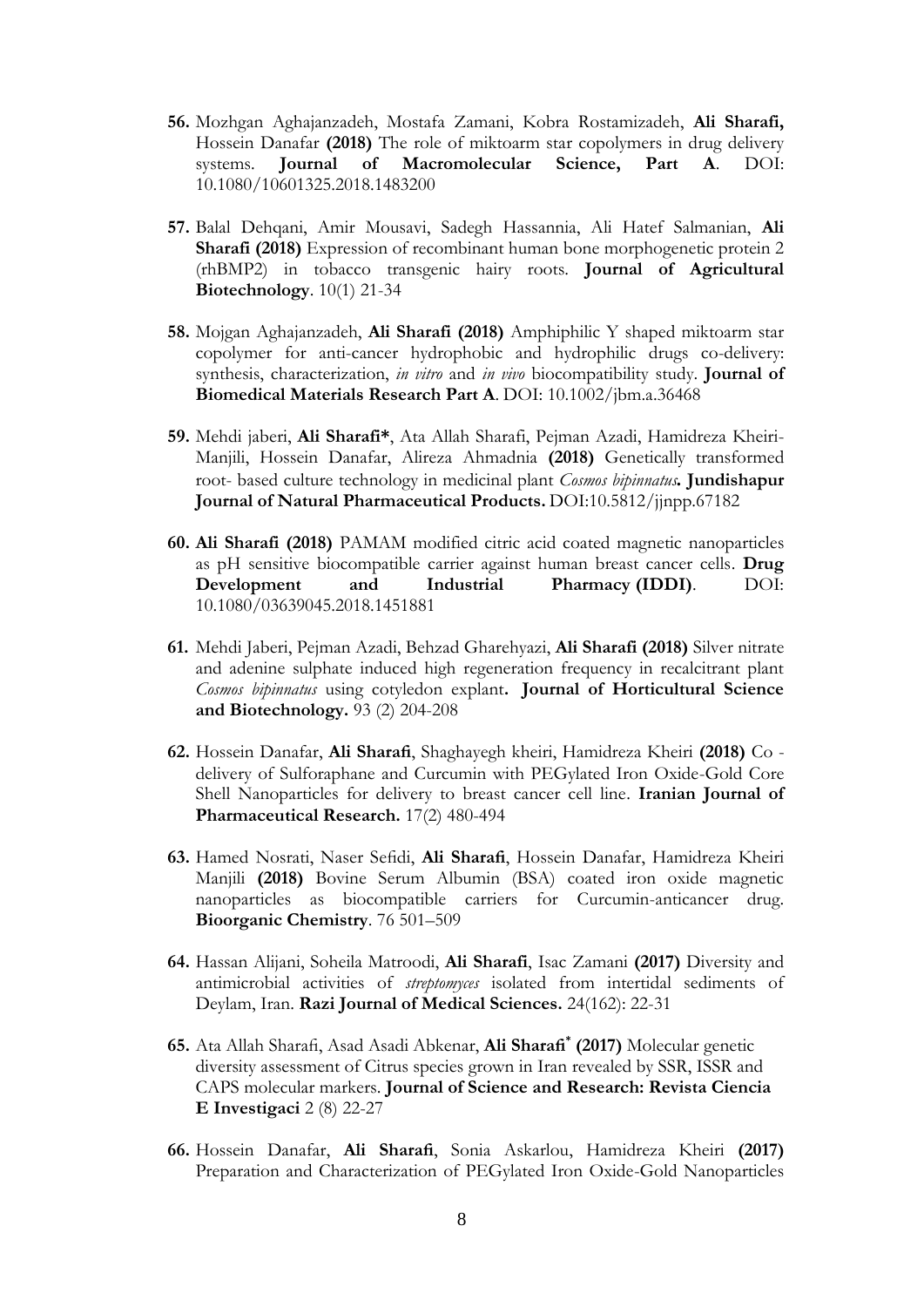for Delivery of Sulforaphane and Curcumin. **Drug Research**. DOI: 10.1055/s-00023610

- **67.** Pejman Azadi, Khadijeh Bagheri, Mitra Gholami, **Ali Sharafi (2017)** Thin Cell Layer, a Suitable Explant for *In vitro* Regeneration of Saffron (*Crocus sativus* L.). **J. Agr. Sci. Tech.** Vol. 19
- **68.** Hossein Danafar, Hamidreza Kheiri, Elaheh Attari, **Ali Sharafi (2017)**  Investigation of Drug Delivery of Rattle-Structured Gold Nanorod-Mesoporous Silica Nanoparticles Core–Shell as Curcumin Carrier and Their Effect on MCF7 and 4T1 Cell Lines. **Journal of Zanjan University of Medical Sciences**. 25 (113): 124-136
- **69.** Hamidreza Kheiri, **Ali Sharafi**, Hossein Danafar **(2017)** Assessment of biodegradability and cytotoxicity of mPEG-PCL diblock copolymers and PCL-PEG-PCL tri block copolymers on HEK293 cells. **Scientific Journal of Kurdistan University of Medical Sciences**. 89: 113-125
- **70. Ali Sharafi\***, Khadijeh Bagheri, Hamideza Kheiri, Hossein Danafar **(2017)** Golden Roots platform: The *in vitro* Genetically Engineered Cultures for Artemisinin Production. **Ukr. Biochem. J.,** Vol. 89, N 3.
- **71.** Fereshtee Moharrami, Bahamin Bahman Hosseini, **Ali Sharafi**, Manouchehr Farjaminezhad **(2017)** Enhanced production of hyoscyamine and scopolamine from genetically transformed root culture of *Hyoscyamus reticulatus* L. elicited by iron oxide nanoparticles. **In Vitro [Cellular & Developmental Biology](https://link.springer.com/journal/11627)**. DOI: 10.1007/s11627-017-9802-0
- **72.** Hamidreza Kheiri Manjili, **Ali Sharafi**, Elahe Attari, Hossein Danafar **(2017)** Pharmacokinetics and *in vitro* and *in vivo* delivery of sulforaphane by PCL–PEG– PCL copolymeric-based micelles. **Artificial Cells, Nanomedicine, And Biotechnology**. DOI: 10.1080/21691401.2017.1282501
- **73.** Farnoush Berahmand, Negin Beizaee, Maryam Dehghan Nayyeri, **Ali Sharafi\*** , Hamidreza Kheiri Manjili, Hossein Danafar **(2016)** *[Cannabis sativa](http://pbr.mazums.ac.ir/browse.php?a_id=122&sid=1&slc_lang=en)* L. genetically [transformed root based culture via](http://pbr.mazums.ac.ir/browse.php?a_id=122&sid=1&slc_lang=en) *Agrobacterium rhizogenes*. **Pharmaceutical and Biomedical Research**. 2(3), 10-5
- **74. Ali Sharafi,** Hamidreza Kheiri, Soroush Bijani, Alireza Ahmadnia, Hossein Danafar **(2016)** Simple and Sensitive High Performance Liquid Chromatographic (HPLC) Method for the Determination of the Apigenin from Dried Powder of *Cosmos Bipinnatus*, *Apium Graveolens* and *Petroselinum Crispum.* **Iranian Journal of Pharmaceutical Sciences.** 12 (2): 21-32
- **75.** Zahra Ghasemi , Mehrdad Hashemi, Mahsa Ejabati, Seyyed Meisam Ebrahimi, Hamidreza Kheiri , Ali Sharafi , Ali Ramazani **(2016)** Development of a High-Resolution Melting Analysis Method for CYP2C19\*17 Genotyping in Healthy Volunteers. **Avicenna Journal of Medical Biotechnology**. 8 (4), 193-199
- **76.** Hassan Alijani, Soheila Matroodi, **Ali Sharafi\*** , Eshaq Zamani **(2016)** Antimicrobial activity of marine actinomycete *Nocardiopsis* sp. AHA2 synthesized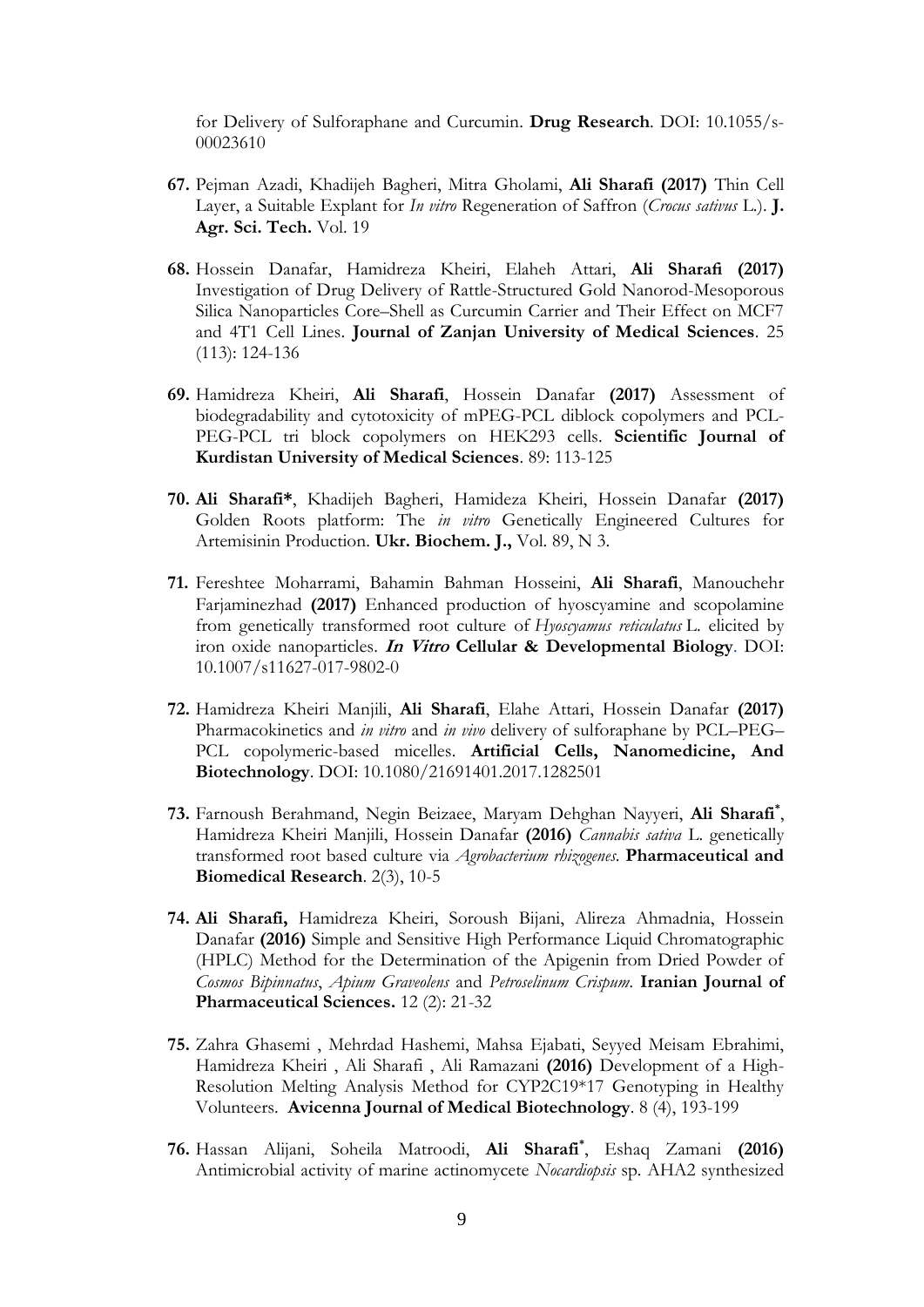silver nanoparticles against microbial pathogens. **Razi Journal of Medical Sciences**. 23(147), 74-81

- **77.** Hamidreza Kheiri, **Ali Sharafi**, Hossein Danafar, Mirjamal Hosseini, Ali Ramazani, Mohammad Ghasemi **(2016)** [Poly \(caprolactone\)-Poly \(ethylene](http://www.ncbi.nlm.nih.gov/pubmed/19427143)  glycol) - [Poly \(caprolactone\) \(PCL-PEG-PCL\) N](http://www.ncbi.nlm.nih.gov/pubmed/19427143)anoparticles: A Valuable and Efficient System for *in vitro* and *in-vivo* Delivery of Curcumin. **RSC Advances**. 6: 14403-14415
- **78.** Hossein Danafar, **Ali Sharafi**, Hamidreza Kheiri, Sina Andalib **(2016)** Sulforaphane delivery using mPEG- PCL co-polymer nanoparticles to breast cancer cells. **Pharm Dev Technol**. DOI:10.3109/10837450.2016.1146296
- **79.** Mehrgan Jabari, Soheila Matroodi, Hossein Zolgharnein, **Ali Sharafi\*** , Ishagh Zamani **(2016)** Screening, isolation and study of antifungal activity of marine *Actinomycetes* from Deylam nearshore sediments. **Iranian Journal of Medical Microbiology.** 9 (4), 87-94
- **80.** Hooman Mirzaee, **Ali Sharafi\***, Haleh Hashemi Sohi **(2016)** *In vitro* regeneration and transient expression of sesquiterpene cyclase (SQC) in *Artemisia annua* L. **South African Journal of Botany**. 104: 225-231
- **81.** Ata Allah Sharafi, Asad Asadi Abkenar, **Ali Sharafi\***, Mohammad Masaeli **(2016)** Genetic variation assessment of acid lime accessions collected from south of Iran using SSR and ISSR molecular markers. **Physiology and Molecular Biology**. 22(1):87–95.
- **82.** Ghanbar, T; Hosseini, B; Jabbarzadeh, Z; Farokhzad, **Ali Sharafi (2016)** [High](https://scholar.google.com/citations?view_op=view_citation&hl=en&user=H8c-tZoAAAAJ&sortby=pubdate&citation_for_view=H8c-tZoAAAAJ:8k81kl-MbHgC)frequency *in vitro* [direct shoots regeneration from axillary nodal and shoot tip](https://scholar.google.com/citations?view_op=view_citation&hl=en&user=H8c-tZoAAAAJ&sortby=pubdate&citation_for_view=H8c-tZoAAAAJ:8k81kl-MbHgC)  [explants of clary sage \(](https://scholar.google.com/citations?view_op=view_citation&hl=en&user=H8c-tZoAAAAJ&sortby=pubdate&citation_for_view=H8c-tZoAAAAJ:8k81kl-MbHgC)*Salvia sclarea* L.). **Bulgarian Journal of Agricultural Science**. 22(1):73-78
- **83.** Sepideh Valimehr, Frough Sanjarian, Farzaneh Sabouni, Haleh Hashemi, **Ali Sharafi\* (2015)** Anti-inflammatory effects of essential oil, aerial parts and hairy roots extracts of *Nepeta pogonosperma* on rat brain mixed cells. **Research Journal of Pharmacognosy**. 2(4):5-10
- **84.** Bahman Hosseini, Ata Salimi, **Ali Sharafi (2015)** A survey of the effect of explants type, plant growth regulators and activated charcoal on callus induction in *Papaver bracteatum.* **Iranian Journal of Plant Biology.** 25: 29-42
- **85. Ali Sharafi\***, Haleh Hashemi Sohi, Hooman Mirzaee, Pejman Azadi **(2014)** *In vitro* regeneration and *Agrobacterium* mediated genetic transformation of *Artemisia aucheri* Boiss. **Physiology and Molecular Biology**. 20(4):487–494
- **86. Ali Sharafi\***, Haleh Hashemi Sohi, Ata Sharafi, Pejman Azadi, Amir Mousavi **(2014)** Tissue culture and regeneration of an antimalarial plant, *Artemisia sieberi*. **Research Journal of Pharmacognosy**. 1(3):15-20
- **87.** Rouhallah Kazemi, Jafar Amani, **Ali Sharafi**, Ali Salmanian\* **(2014)** Optimization of transformation in canola (*B. napus* L.) with control of ethylene production and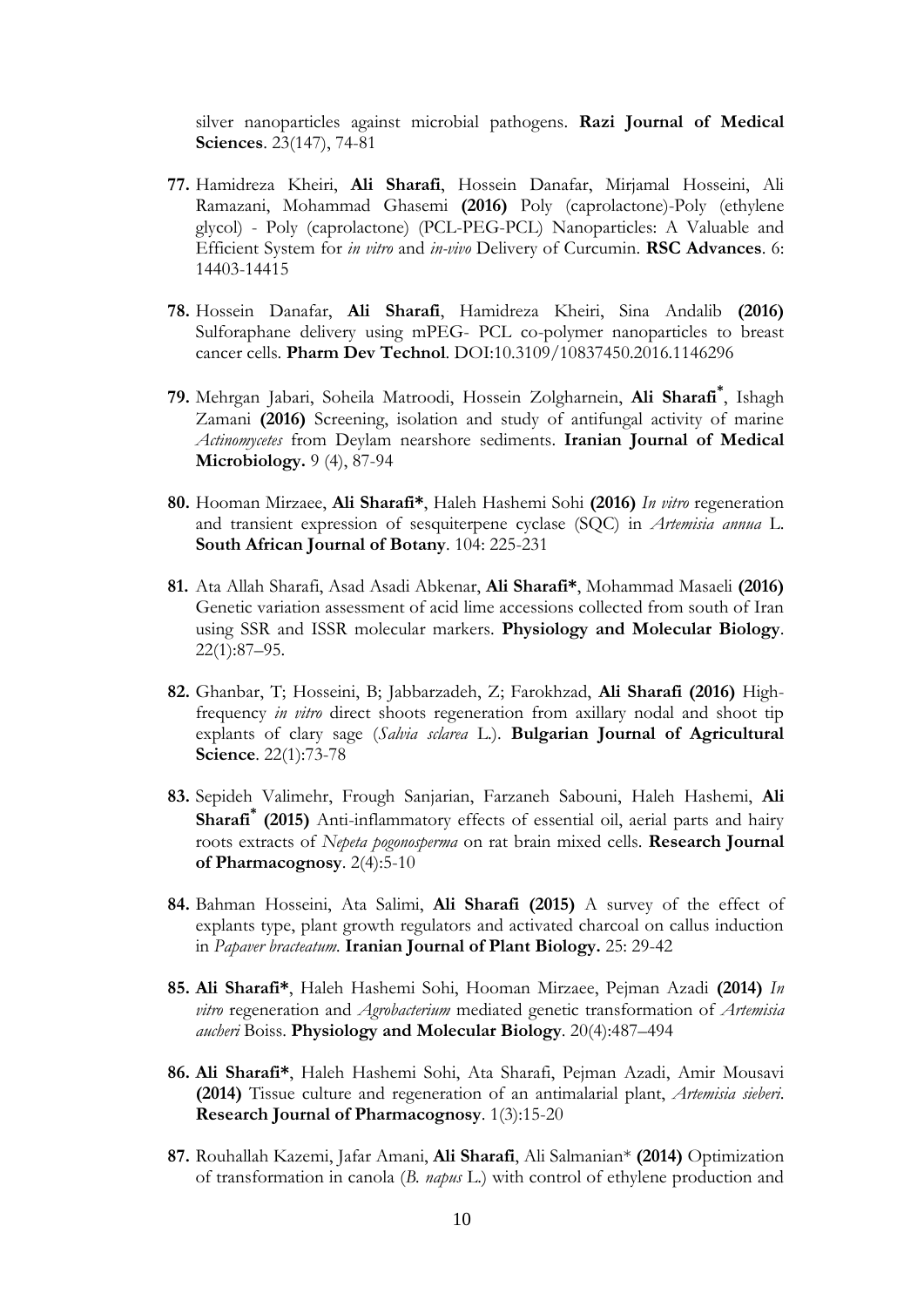gradual increase in concentration of selection element. **Cellular and Molecular Research Journal**. 27 (4):575-589

- **88.** Ziba Gholamhosseinpour, Hamid Dorodian, **Ali Sharafi (2014)** Effect of different levels of N fertilization on yield and amount of Alkaloids vincristine and vinblastine in Periwinkle (*Catharanthus roseus* L.G.Don). **Iranian Biology Journal**. 27(2) 269- 275
- **89.** Sepideh Valimehr, Forough Sanjarian, Haleh Hashemi, Farzaneh Sabouni, **Ali Sharafi\* (2014)** A reliable and efficient protocol for inducing genetically transformed roots in medicinal plant *Nepeta pogonosperma*. **Physiology and Molecular Biology**. 20(3):351–356
- **90. Ali Sharafi\***, Haleh Hashemi Sohi, Pejman Azadi, Ata Sharafi **(2014)** Hairy root induction and plant regeneration of medicinal plant *Dracocephalum kotschyi*. **Physiology and Molecular Biology**. 20(2):257–262
- **91. Ali Sharafi**, Haleh Hashemi Sohi, Amir Mousavi, Pejman Azadi, Khadijeh Razavi, Valentine Otang Ntui **(2013)** A reliable and efficient protocol for inducing hairy roots in *Papaver bracteatum*. **Plant Cell, Tissue and Organ Culture**.113: 1-9
- **92. Ali Sharafi**, Haleh Hashemi Sohi, Amir Mousavi, Pejman Azadi, Bahman Hosseini, Khadijeh Razavi **(2013)** Metabolic engineering of morphinan alkaloids by over-expression of codeinone reductase in transgenic hairy roots of *Papaver bracteatum*, the Iranian poppy. **Biotechnology Letters**. 35: 445-453
- **93. Ali Sharafi**, Haleh Hashemi Sohi, Amir Mousavi, Pajman Azadi, Bahareh Dehsara, Bahman Hosseini **(2013)** Enhanced morphinan alkaloid production in hairy root cultures of *Papaver bracteatum* by over-expression of salutaridinol 7-oacetyltransferase gene *via Agrobacterium rhizogenes* mediated transformation. **World J. of Microbiology & Biotechnology**. 29:2125–2131
- **94.** Pejman Azadi\*, **Ali Sharafi (2013)** Simple protocol for plant regeneration of *Lilium ledebourii* using transverse thin cell layer. **Progress in Biological Sciences**. 3 (2): 117-122
- **95.** Mojtaba Ghiasi, **Ali Sharafi**, Ali Salmanian\* **(2012)** Molecular farming, an effective system for the production of immunogenic Crimean-Congo Hemorrhagic Fever Virus Glycoprotein (CCHF). **Progress in Biological Science**. 2:12-19
- **96. Ali Sharafi\***, Haleh Hashemi Sohi, Esmat Jourabchi **(2008)** Tissue culture and regeneration of *Artemisia annua*. **Iranian Biology Journal**. 21(4):565-573
- **97. Ali Sharafi\***, Haleh Hashemi Sohi, Kamal Kazemitabar **(2007)** A review on tissue culture and transformation of medicinal plant *Artemisia annua*. **Medicinal Plant Journal**. 20:1-11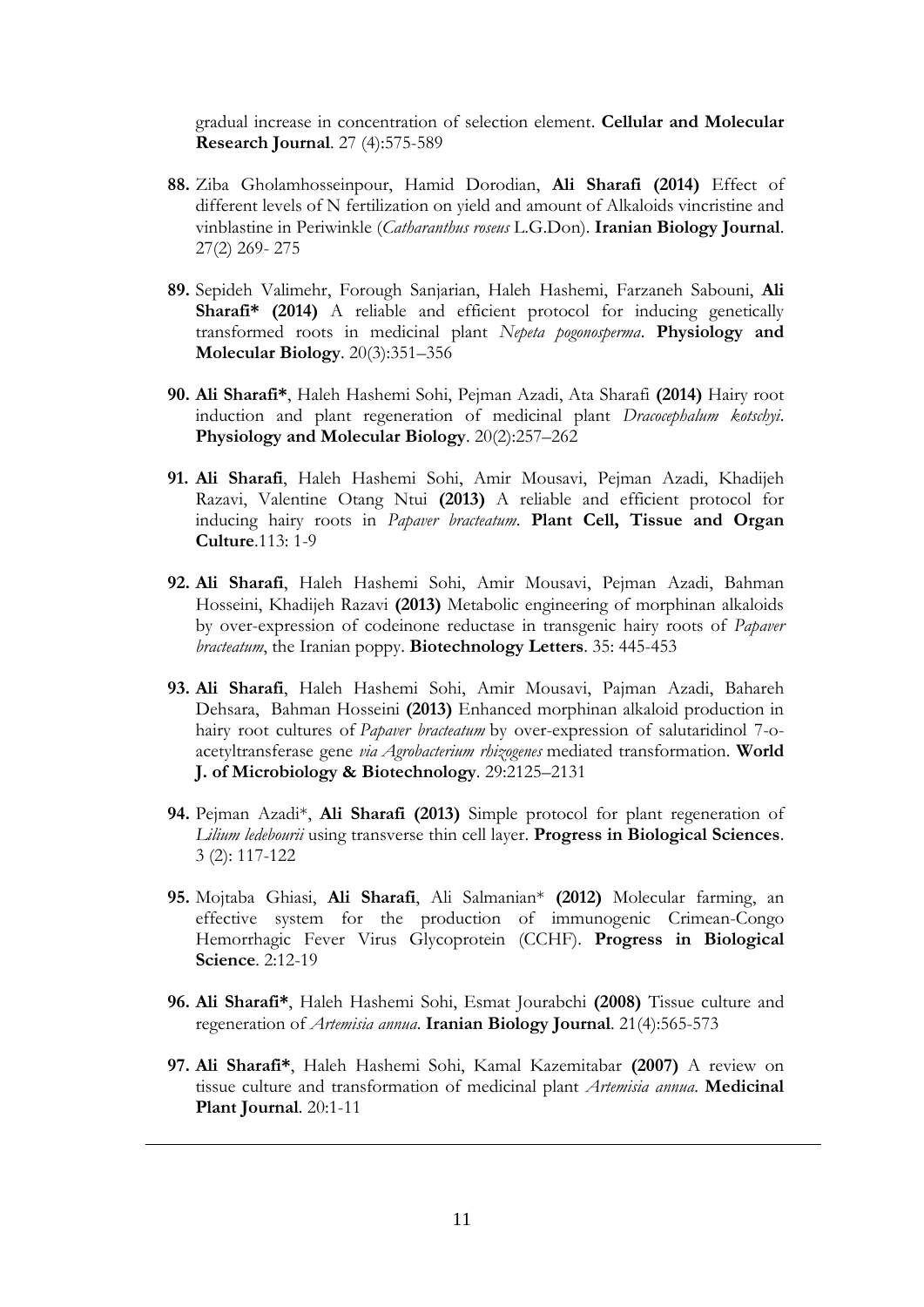#### **CONFERENCES**

- **1.** Rana Dizaji, **Ali [Sharafi,](https://en.civilica.com/search/paper/n-Ali%20Sharafi/)** Jalal Pourahmad, Mir-Jamal Hosseini, Hossein Vatanpour **(2019)** Effect of Coenzyme Q10 on nutrient sensor gene expression in AKI animal model following Hemiscorpius lepturus envenomation. **15th iranian congress of toxicology,** COI: TOXICOLOGY15\_207, **Tehran**, **Iran**
- **2.** Ata Sharafi, **Ali Sharafi\* (2018)** Tissue culture, *in vitro* organogenesis and genetic transformation of *Artemisia aucheri* Boiss. **IX International Scientific Conference Regulation of Plant Growth, Development and Production. Minsk, Belarus**
- **3.** Hamidreza Kheiri, **Ali Sharafi\* (2018)** *In vitro* regeneration of medicinal plant *Artemisia sieberi* Besser. **IX International Scientific Conference Regulation of Plant Growth, Development and Production**. **Minsk, Belarus**
- **4.** Mahmoud Garbavi, Zahra Gharari, **Ali Sharafi (2018)** A novel microemulsion hybrid of medicinal plant *Sesamum indicum* oil and BSA nanoparticles. **Integrative Plant Biology IPG PAS Conference, Poznan, Poland**
- **5.** Zahra Gharari, **Ali Sharafi (2018)** The use of thidiazuron for the efficient *in vitro* regeneration of *Scutellaria bornmuelleri*. **Integrative Plant Biology IPG PAS Conference, Poznan, Poland**
- **6.** Samaneh Rahamouz, **Ali Sharafi,** Zahra Gharari, **(2018)** Tissue culture and *in vitro* regeneration of *Plantago lanceolata*. **Integrative Plant Biology IPG PAS Conference, Poznan, Poland**
- **7.** Ata Sharafi, Hamidreza Kheiri, **Ali Sharafi\* (2018)** Genetically transformed root induction and shoot organogenesis of *Dracocephalum kotschyi*, **IX International Scientific Agrosym Symposium. Jahorina, Bosnia and Herzegovina.**
- **8.** Zahra Gharari, **Ali Sharafi\*** , Khadijeh Bagheri, Alireza Yazdinejad **(2018)** Analysis of the Chemical Composition of the Essential Oil of *Scutellaria bornmuelleri* using GC-MS. **XI International Conference The Biology of Plant Cells in vitro and Biotechnology, Minsk, Belarus**
- **9.** Zahra Gharari, **Ali Sharafi\*** , Khadijeh Bagheri, Alireza Yazdinejad **(2018)** *In vitro* direct regeneration of *Viola caspia* subsp. sylvestrioides Marcussen from petiole and leaf explants. **XI International Conference The Biology of Plant Cells in vitro and Biotechnology, Minsk, Republic of Belarus**
- **10.** Ata Sharafi, **Ali Sharafi\* (2018)** Metabolic engineering of morphinan alkaloids in transgenic cultures of *Papaver bracteatum*. **XI International Conference The Biology of Plant Cells in Vitro and Biotechnology, Minsk, Republic of Belarus**
- **11.** Ata Sharafi, **Ali Sharafi\* (2018)** Genetically transformed root induction and shoot organogenesis of *Dracocephalum kotschyi*. **XI International Conference**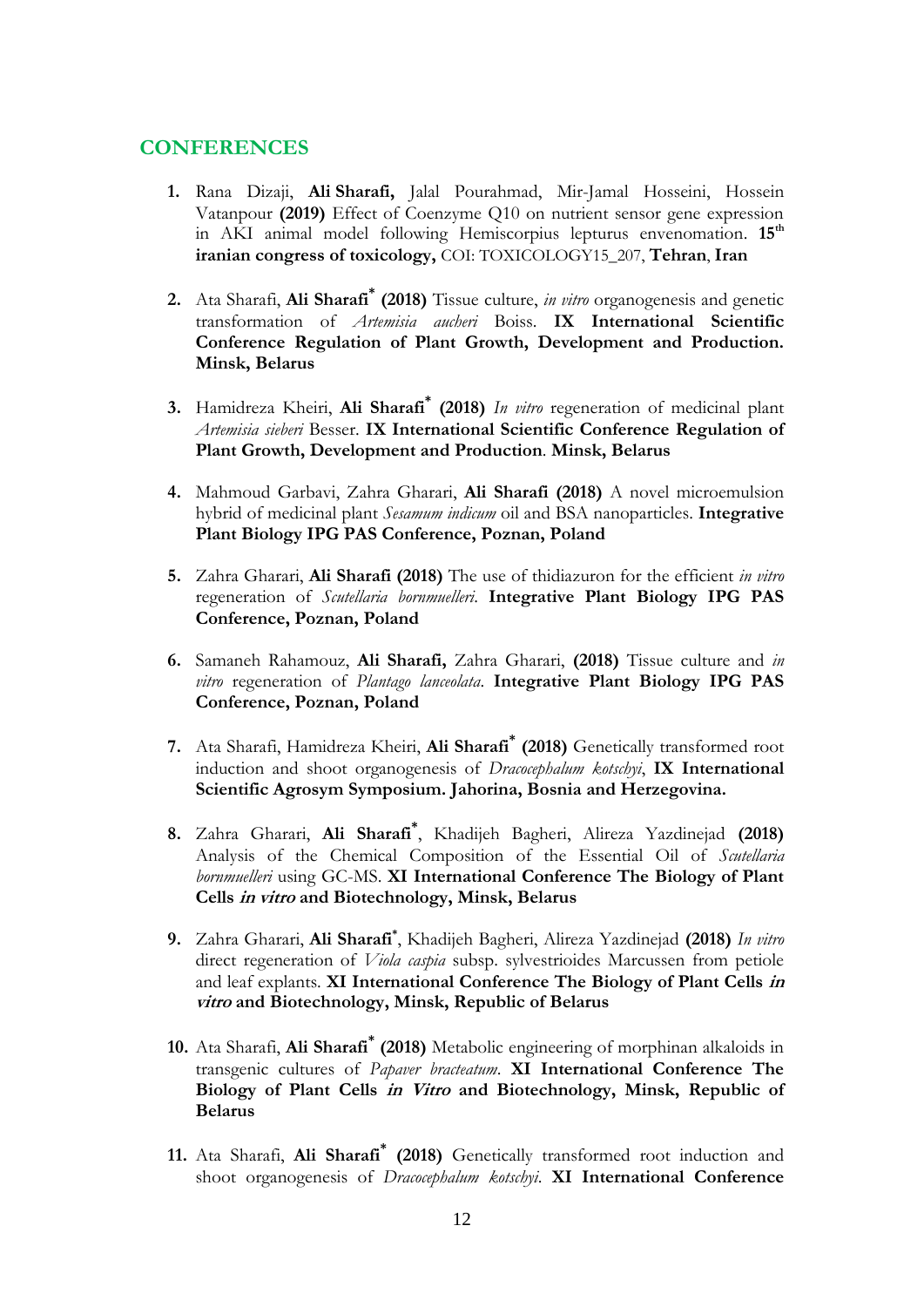#### **The Biology of Plant Cells in Vitro and Biotechnology, Minsk, Republic of Belarus**

- **12.** Samaneh Rahamouz, Khadijeh Bagheri, **Ali Sharafi (2018)** Antibacterial effect of two species of plantago against pathogenic bacteria. **1 th International Congress and the 2nd National Conference on Biotechnology of Medicinal Plants and Mushrooms. Zanjan, Iran**
- **13.** Samaneh Rahamouz, Khadijeh Bagheri, **Ali Sharafi (2018)** Tissue culture invitro regeneration of Plantago major. 1<sup>th</sup> International Congress and the 2nd **National Conference on Biotechnology of Medicinal Plants and Mushrooms. Zanjan, Iran**
- **14.** Zahra Gharari, Khadijeh Bagheri, **Ali Sharafi\*** , Hossein Danafar **(2018)** Baicalein production using *in vitro* genetically transformed culture of *Scutellaria bornmulleria*. **South Asian Biotechnology Conference. ICGEB-NASSL. Colombo, Sri Lanka**
- **15.** Soroush Bijani, **Ali Sharafi\***, Hossein Danafar, Mir-Jamal Hosseini **(2018)** Evaluation of Apigenin compound in three varieties of *Cosmos bipinnatus* by a simple and sensitive HPLC method. **South Asian Biotechnology Conference. ICGEB-NASSL. Colombo, Sri Lanka**
- **16.** Ata Allah Sharafi, Asad Asadi Abkenar, **Ali Sharafi\* (2018)** Comparative analysis of SSR, ISSR and PCR-RFLP molecular markers in *Citrus* germplasm collection. **South Asian Biotechnology Conference. ICGEB-NASSL. Colombo, Sri Lanka**
- **17.** Mahroo Ahmari, **Ali Sharafi**, Mir-Jamal Hosseini **(2018)** Effect of selegiline on the hippocampal ischemia-reperfusion injuries and cognitive impairments following global ischemia in male rats. **Pharmacy Updates. Tehran, Iran**
- **18.** Zahra Gharari, Khadijeh Bagheri, **Ali Sharafi**\* , Hossein Danafar **(2017)** *In vitro*  regeneration and wogonin production in genetically transformed culture of Scutellaria bornmulleria. 6<sup>th</sup> Central European Congress of Life Sciences: **EUROBIOTECH, Kraków, Poland**
- **19. Ali Sharafi**\* , Malekinjad, Samaneh Rahamouz, Amir Meimandipour **(2017)** Antibacterial effect of *Pfaffia paniculata* against some pathogenic bacteria. **25th Annual Conference** "**Modern Aspects of Biochemistry and Biotechnology, Palladin Institute of Biochemistry, Kyiv, Ukrain; Ukr. Biochem. J., 2017, Vol. 89, N 3. ISSN 2409-4943.**
- **20.** Hamidreza Kheiri Manjili, **Ali Sharafi**, Hossein Danafar **(2017)** Preparation, characterization, pharmacokinetic studies, *in vitro* and *in vivo* delivery of artemisinin loaded PCL-PEG-PCL micelles. **25th Annual Conference** "**Modern Aspects of Biochemistry and Biotechnology, Palladin Institute of Biochemistry, Kyiv, Ukrain; Ukr. Biochem. J., 2017, Vol. 89, N 3. ISSN 2409-4943.**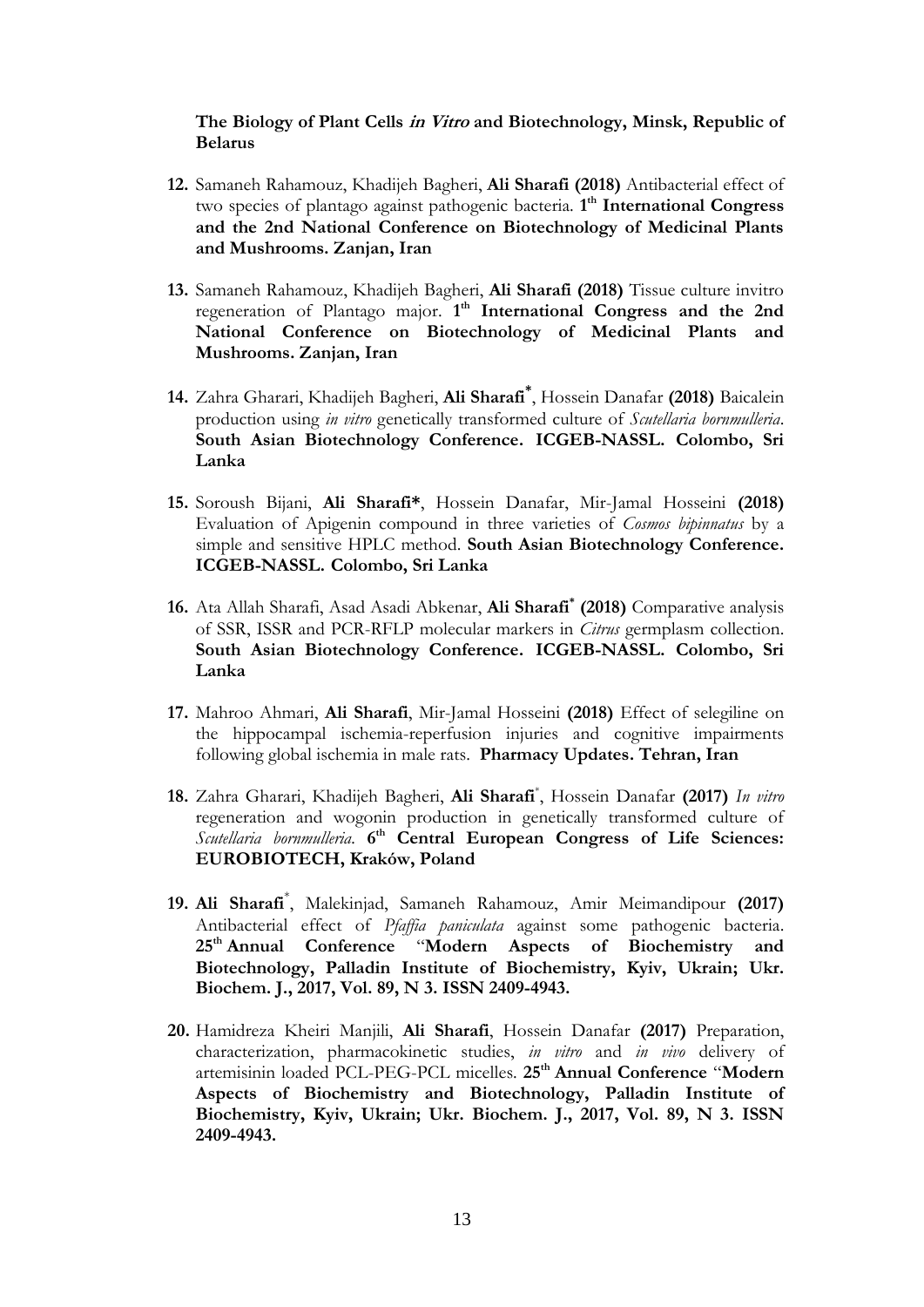- **21.** Samaneh Rahamouz, Khadijeh Bagheri, **Ali Sharafi\***, Hossein Danafar **(2017)** Direct Organogenesis and in Vitro Regeneration of Medicinal Plant *Plantago lanceolata*. **25th Annual Conference** "**Modern Aspects of Biochemistry and Biotechnology, Palladin Institute of Biochemistry, Kyiv, Ukrain; Ukr. Biochem. J., 2017, Vol. 89, N 3. ISSN 2409-4943.**
- **22.** Hamidreza Kheiri Manjili, **Ali Sharafi (2017)** *In situ* surface functionalization of iron oxide magnetic nanoparticles (IONPs) with natural amino acids: a potential carrier for biomedical applications. **25th Annual Conference** "**Modern Aspects of Biochemistry and Biotechnology, Palladin Institute of Biochemistry, Kyiv, Ukrain**
- **23.** Zahra Gharari, **Ali Sharafi (2017)** A reliable protocol for surface sterilization of three *Scutellaria* species for *in vitro* culture and callus induction; **2 th International and 10th National Biotechnology Congress of Iran; Tehran, Iran**
- **24.** Samaneh Rahamooz, **Ali sharafi (2017)** Effect of 2ip on In Vitro Regeneration of Medicinal Plant Plantago lanceolata; 2<sup>th</sup> International and 10<sup>th</sup> National **Biotechnology Congress of Iran. Tehran, Iran**
- **25.** Samaneh Rahamooz, **Ali sharafi (2017)** Antibacterial effect of Euphorbia esula extraction against gram positive and negative bacteria; 2<sup>th</sup> International and 10<sup>th</sup> **National Biotechnology Congress of Iran. Tehran, Iran**
- **26.** Mina Beigmohammadi, Elmira Mohammadi, **Ali Sharafi\***, Khadijeh Bagheri, Ali Movafeghi, Samineh Jafari, Hossein Danafar. **(2016)** Production of Pharmaceutical Active Compounds, Artemisinin and Plumbagin in Genetically Engineered Culture of *Artemisia sieberi* and *Plumbago europaea*. **ICGEB-Bio-Sciences of Africa (BecA) -Queensland University of Technology, Manitoba Agri-Health Researches Network. Workshop "Bridging the Gap between Agriculture and Human Health" Cape Town, South Africa**
- **27. Ali Sharafi\***, Haleh Hashemi Sohi, Amir Mousavi **(2016)** Metabolic engineering of benzylisoquinoline alkaloids by over-expression of codeinone reductase and salutaridinol 7-o-acetyltransferase gene in transgenic culture of *Papaver bracteatum*. **ICGEB-BecA-QUT Workshop "Bridging the Gap between Agriculture and Human Health" Cape Town, South Africa**
- **28.** Maryam Seyedi, Mina Beigmohammadi, **Ali Sharafi\***, Hossein Danafar **(2016)** *In vitro* regeneration and artemisinin production in genetically transformed culture of Artemisia diffusa. 3<sup>rd</sup> International Symposium Young Researchers in Bio-**Sciences. Cluj- Napoca, Romania**
- **29.** Negin Beizaeea, Farnoush Berahmand, Maryam Dehghan, **Ali Sharafi\* (2016)** Cellular engineering of *Cannabis sativa* L. with *rol* genes via *Agrobacterium rhizagenes* mediated transformation. **3 rd International Symposium Young Researchers in Bio-Sciences. Cluj- Napoca, Romania**
- **30.** Hamidreza Kheiri, **Ali Sharafi (2016)** Preparation and evaluation of antiplasmodium properties PCL-PEG-PCL nanoparticles loaded with Artemisinin.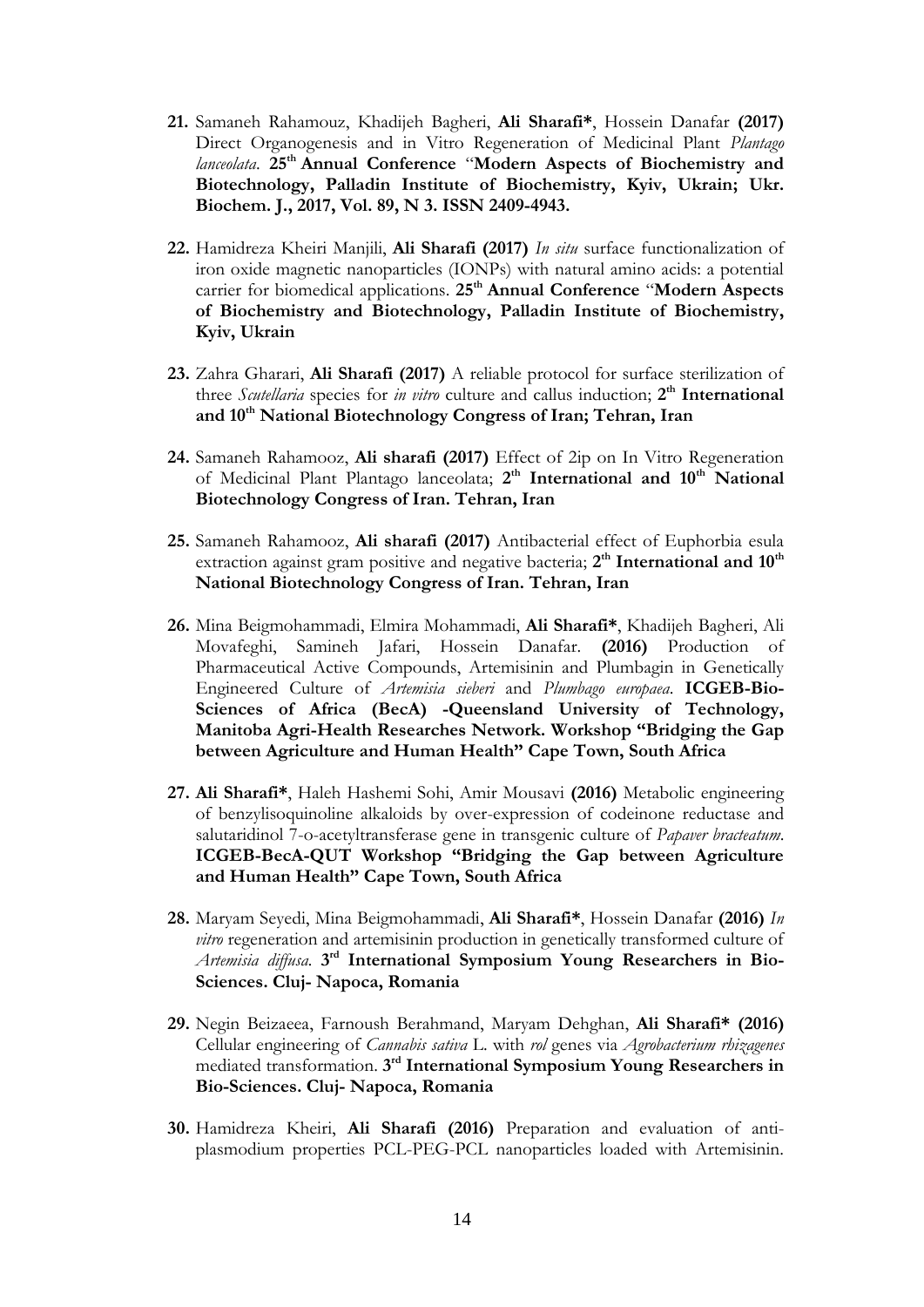#### **3 rd International Symposium Young Researchers in Bio-Sciences. Cluj-Napoca, Romania**

- **31.** Mina Beigmohammadi, Ali Movafeghi, **Ali Sharafi\***, Samineh Jafari **(2015)** *Plumbago europaea* genetic transformation *via Agrobacterium rhizogenes*. **2 nd International Conference on Natural Products Utilization, From Plants to Pharmacy Shelf. Plovdiv, Bulgaria**
- **32.** Payam Ebadi, Elmira Mohammadi, **Ali Sharafi\* (2015)** *In vitro* regeneration and genetically transformed root production in Artemisia biennis. 2<sup>nd</sup> International **Conference on Natural Products Utilization, From Plants to Pharmacy Shelf. Plovdiv, Bulgaria**
- **33.** Belal Dehghani, Sadegh Hasannia, Amir Mousavi, Ali Salmanian, **Ali Sharafi\* (2015)** Designing, optimizing and constructing recombinant Bone Morphogenetic Protein-2 and sub-cloning to plant expression vector. 1<sup>th</sup> **International and 9th National Biotechnology Congress of Iran. Tehran, Iran**
- **34.** Mehregan Jabari, Soheila Matroodi, **Ali Sharafi**, Isaa Zamani **(2015)** Screening, isolation and study of marine *Actinomycets* from Deylam near shore sediments. 1<sup>th</sup> **International and 9th National Biotechnology Congress of Iran. Tehran, Iran**
- **35.** Belal Dehghani, Sadegh Hasannia, Amir Mousavi, Ali Salmanian, **Ali Sharafi (2015)** Induction of hairy roots in Tobacco and Canola to expression of Recombinant Bone Morphogenetic Protein-2. **1 th International and 9th National Biotechnology Congress of Iran. Tehran, Iran**
- **36.** Hadis Bahrami, Hamidreza Kheiri, **Ali Sharafi (2015)** Rattle-Structured Gold Nano rod-Mesoporous Silica Nanoparticles Core–Shell as Curcumin Carrier and its Sustained-Release Property. 6<sup>th</sup> International Research Congress of Iranian **Medical Sciences Students. Zanjan, Iran**
- **37.** Elaheh Attari, Hamidreza Kheiri, **Ali Sharafi (2015)** Doxorubicin-loaded guanidine functionalized I3ad mesoporous silica nanoparticles KIT-6 for the breast cancer therapy. 6<sup>th</sup> International Research Congress of Iranian **Medical Sciences Students. Zanjan, Iran**
- **38.** Behrouz Parniyani, Hossein Danafar, **Ali Sharafi (2015)** Preparation of palambagin -loaded monomethoxy poly (ethylene glycol)-poly(ε- caprolactone) (mPEG-PCL) di-block copolymer nanoparticles and evaluation of drug release behaviors *in vitro*. 6<sup>th</sup> International Research Congress of Iranian Medical **Sciences Students. Zanjan, Iran**
- **39.** Fereshte Moharrami, Bahman Hosseini, **Ali Sharafi (2015)** Effect of yeast extract on Tropane Alkaloids production in hairy roots culture of *Hyoscyamus*  reticulatus L. 1<sup>th</sup> International and 9<sup>th</sup> National Biotechnology Congress of **Iran. Tehran, Iran**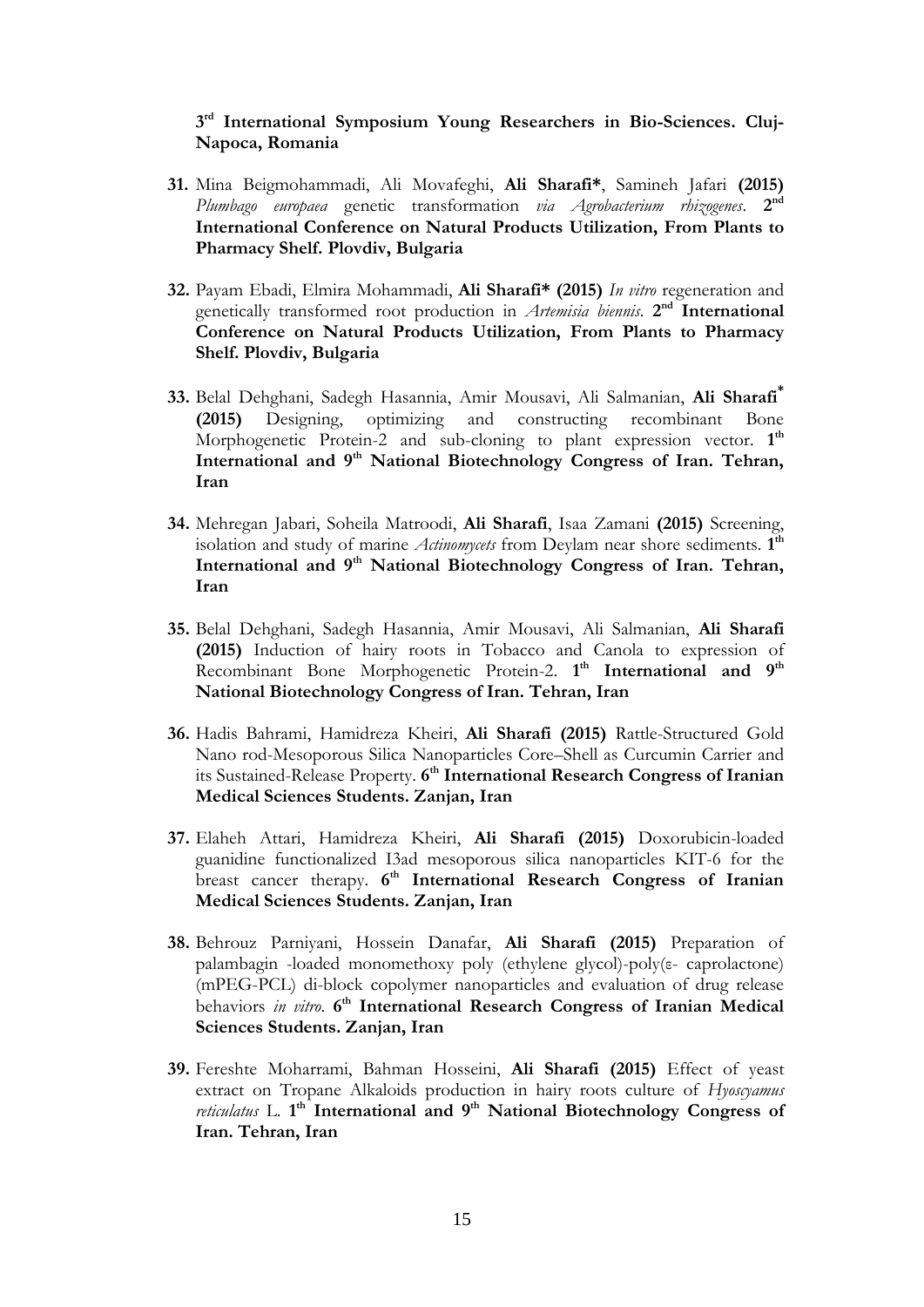- **40.** Fereshte Moharrami, Bahman Hosseini, **Ali Sharafi (2015)** Effect of yeast extract on growth and antioxidant activity of *Hyoscyamus reticulatus* hairy roots. 1<sup>th</sup> **International and 9th National Biotechnology Congress of Iran. Tehran, Iran**
- **41.** Mehdi Jaberi, Pejman Azadi, Behzad Ghareyazi, **Ali Sharafi (2015)** Successful plant regeneration in *Cosmos bipinnatus*, a recalcitrant plant. 6<sup>th</sup> International **Symposium on Production and Establishment of Micropropagated Plants. Sanremo, Italy**
- **42.** Mehrgan Jabbari, Soheila Matroudi, **Ali Sharafi (2015)** Antibacterial activity of *Actinomycetes* from Deylam nearshore sediments. **16th International & Iranian Congress of Microbiology. Tehran, Iran**
- **43.** Elmira Mohammadi, **Ali Sharafi (2015)** Induction of genetically transformed root in medicinal plant of *Artemisia sieberi*. 1<sup>th</sup> International and 9<sup>th</sup> National **Biotechnology Congress of Iran. Tehran, Iran**
- **44.** Elmira Mohammadi, **Ali Sharafi (2015)** *In vitro* direct regeneration of antimalarial plant *Artemisia sieberi*. **1 th International and 9th National Biotechnology Congress of Iran. Tehran, Iran**
- **45.** Fereshte Moharrami, Bahman Hosseini\*, **Ali Sharafi (2015)** Effect of iron oxide nanoparticles on hyoscyamine and scopolamine production rate in hairy root cultures of *Hyoscyamus reticulatus*. 4<sup>th</sup> National Congress on Medicinal Plants, **Tehran, Iran**
- **46.** Payam Ebadi, Alireza Ahmadnia, **Ali Sharafi\* (2015)** Transient gene Expression: new approach for plant derived biopharmaceuticals. **The first Scientific Conference of Zanjan School of Pharmacy. Zanjan, Iran**
- **47.** Alireza Ahmadnia, **Ali Sharafi\* (2015)** Plant based platform for pharmaceutical recombinant protein production. **The first Scientific Conference of Zanjan School of Pharmacy. Zanjan, Iran**
- **48.** Payam Ebadi, **Ali Sharafi\* (2015)** High frequency of *Artemisia biennis* genetic transformation *via Agrobacterium rhizogenes*. **The first Scientific Conference of Zanjan School of Pharmacy. Zanjan, Iran**
- **49.** Sepideh Valimehr, **Ali Sharafi\***, Forough Sanjarian, Heleh Hashemi Sohi **(2014)** Anti-inflammatory effects of genetically transformed roots of *Nepeta pogonosperma* essential oil on rat brain mixed cells. **International Symposium on Modern Biotechnological Advances for Human Health (BAHH), Bucharest, Romania**
- **50.** Hooman Mirzaee, **Ali Sharafi\***, Haleh Hashemi Sohi **(2014)** Artemisinin production by transient over expression of sesquiterpene cyclase (SQC) gene in *Artemisia annua* L. 4<sup>th</sup> International Symposium on Molecular Technology **(Biotechnology in Progress; Drug Development and Therapeutics), Tehran, Iran**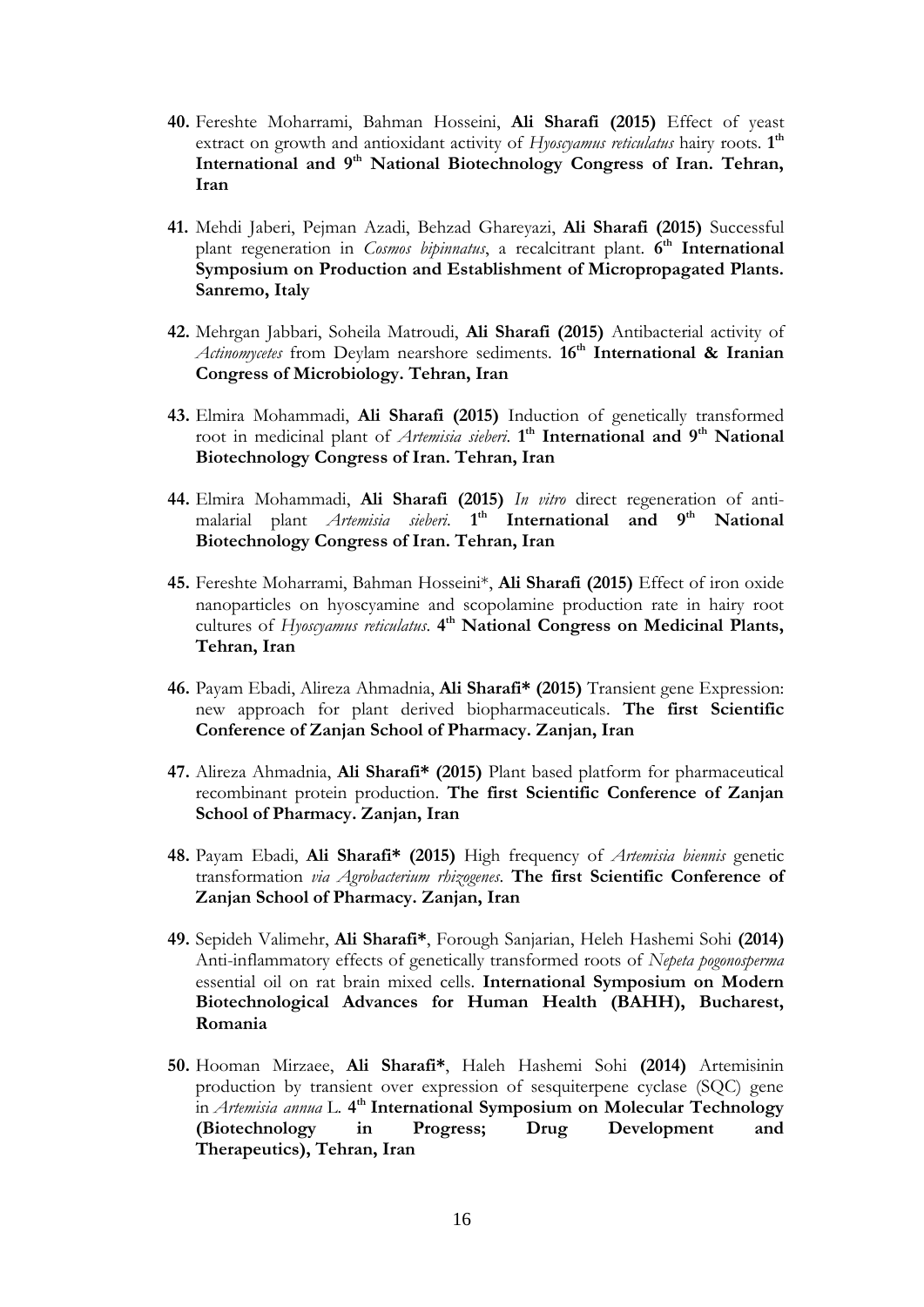- **51.** Mehdi Jaberi, **Ali Sharafi\***, Pejman Azadi, Behzad Gharehyazi **(2014)** Plant tissue culture platform for producing apigenin in *Cosmos*  bipinnatus. 4<sup>th</sup> International Symposium on Molecular Technology **(Biotechnology in Progress), Drug Development and Therapeutics, Tehran, Iran**
- **52.** Mahsa Mohammadi, **Ali Sharafi\* (2014)** Study of the antioxidant and antibacterial activities of methanol, dichloromethane, and hexane extracts of aerial parts of *Cyprus longos*. **4 th International Symposium on Molecular Technology (Biotechnology in Progress), Drug Development and Therapeutics, Tehran, Iran**
- **53.** Amir Meimandipour, **Ali sharafi\***, Abdullah Hosseini, Ata Sharafi **(2014)** Effect of nano-encapsulated herbal essential oils on performance in broiler chicken. **3 th Medicinal Plant Congress. Mashhad, Iran**
- **54. Ali Sharafi\***, Amir Meimandipour, Amir Mousavi, Ata Sharafi **(2014)** Sodium alginate nanoparticle encapsulation method for production of artificial seeds from Artemisia aucheri genetically modified roots. 3<sup>th</sup> Medicinal Plant Congress. **Mashhad, Iran**
- **55. Ali Sharafi\***, Haleh Hashemi Sohi, Amir Mousavi, Pejman Azadi **(2013)** Plant regeneration of medicinal plant *Dracocephalum kotschyi* after hairy root induction. **8 th Iranian Biotechnology Congress. Tehran, Iran**
- **56. Ali Sharafi\***, Haleh Hashemi Sohi, Amir Mousavi **(2012)** Transient expression of Salutaridinol-7-o-acetyltransferase in *Papaver bracteatum*. **Plant Science for Future Needs Conference. Uppsala, Sweden**
- **57. Ali Sharafi\***, Haleh Hashemi Sohi **(2012)** Production of artificial seeds from hairy root of *Catharanthus roseus*. **Plant Science for Future Needs Conference. Uppsala, Sweden**
- **58.** Sepideh Valimehr, **Ali Sharafi\***, Haleh Hashemi Sohi **(2012)** Macro elements in co-cultivation medium effects on efficiency of transformation of *Nepeta pogonosperma* with *rol* genes. **The 17th National & 5th international Iranian Biology Conference. Kerman, Iran**
- **59.** Sepideh Valimehr, Forough Sajarian, Haleh Hashemi sohi, **Ali Sharafi\* (2012)** Influence of different strains of *Agrobacterium rhizogenes* on hairy root induction of *Nepeta pogonosperma*. **Iranian Journal of Pharmaceutical Research**. 11: 12-19
- **60. Ali Sharafi\***, Haleh Hashemi Sohi, Amir Mousavi, Pejman Azadi **(2012)** Evaluation of different types of *Agrobacterium rhizogenes*, the use of arginine and modification co-cultivation medium and type of explants on the transformation of *Papaver bracteatum* with *rol* genes. **Medicinal Plant Congress. Kish, Iran**
- **61.** Ata Salami, Bahman Hosseini, **Ali Sharafi (2012)** Influence of growth regulators on callus induction in Iranian poppy (*Papaver bracteatum*). **Medicinal Plant Congress. Kish, Iran**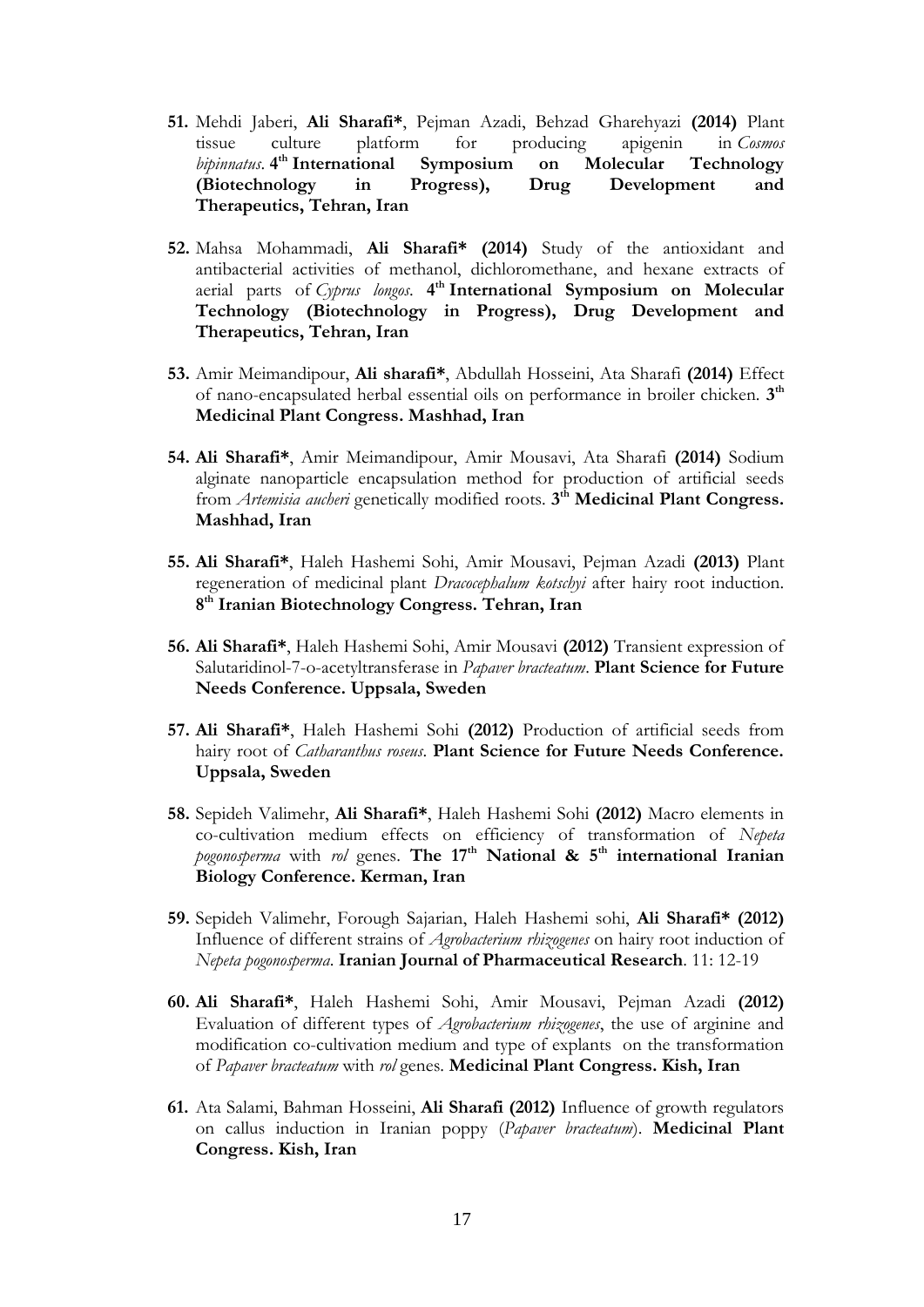- **62. Ali Sharafi\***, Haleh Hashemi Sohi **(2011)** The effect of different *A. rhizogenes* on hairy root induction of *Catharanthus roseus*. **Medicinal Plant Congress. Sari, Iran**
- **63. Ali Sharafi\***, Haleh Hashemi Sohi **(2011)** Tissue culture and somatic emberyogenesis of *Nepeta pogonesperma*. **Medicinal Plant Congress. Sari, Iran**
- **64.** Akbar Hooshmand, **Ali Sharafi\* (2008)** Evaluation of Pdtc for removing Ni from human serum transferin *in vitro*. 2<sup>nd</sup> International Conference of **Biotechnology. Tehran, Iran**
- **65. Ali Sharafi\***, Haleh Hashemi Sohi **(2007)** Study of shoot and root induction resistance to kanamycin in three species of *Artemisia*. The 2<sup>nd</sup> International **Congress of Biochemistry and Molecular Biology. Shiraz, Iran**
- **66. Ali Sharafi\***, Haleh Hashemi Sohi **(2007)** Tissue culture, regeneration and transformation study of *Artemisia sieberi via Agrobacterium tumefaciens.* **The 2nd International Congress of Biochemistry and Molecular Biology. Shiraz, Iran**
- **67. Ali Sharafi\***, Haleh Hashemi Sohi **(2007)** The use of oil crop in molecular farming. **The First Symposium of Oil Crop, Sari, Iran**
- **68. Ali Sharafi\***, Haleh Hashemi Sohi **(2007)** Production of therapeutic proteins using plant viral vectors expression systems. **The First Symposium of Microbiology. Lahijan, Iran**
- **69. Ali Sharafi\***, Haleh Hashemi Sohi, Pejman Azadi **(2007)** Effect of picloram and dicamba on somatic embryogenesis of *Artemisia aucheri*. **The 5th Iranian Biotechnology Congress. Tehran, Iran**
- **70. Ali Sharafi\***, Haleh Hashemi Sohi **(2007)** The effect of kanamycine on regeneration of *A. annua, A. sieberi and A. aucheri*. **The 5th Iranian Biotechnology Congress. Tehran, Iran**
- **71.** Pejman Azadi, **Ali Sharafi (2006)** The Applications of nanotechnology on new agriculture. **Nanotechnology Congress. Tehran, Iran**
- **72. Ali Sharafi**, Haleh Hashemi Sohi, Estefan Schilberg **(2006)** Expression of growth hormone in semi desert plant *Artemisia sieberi*. **The 11th IAPTC&B Congress of Biotechnology. Beijing, China**
- **73. Ali Sharafi\***, Haleh Hashemi Sohi **(2006)** Advance in *Artemisia annua* biotechnology **The 10th Iranian Pharmaceutical Sciences Conferences (IPSC). Tehran, Iran**
- **74. Ali Sharafi\***, Haleh Hashemi Sohi **(2006)** Tissue culture and regeneration of *Artemisia annua*. **The 10th Iranian Pharmaceutical Sciences Conferences (IPSC). Tehran, Iran**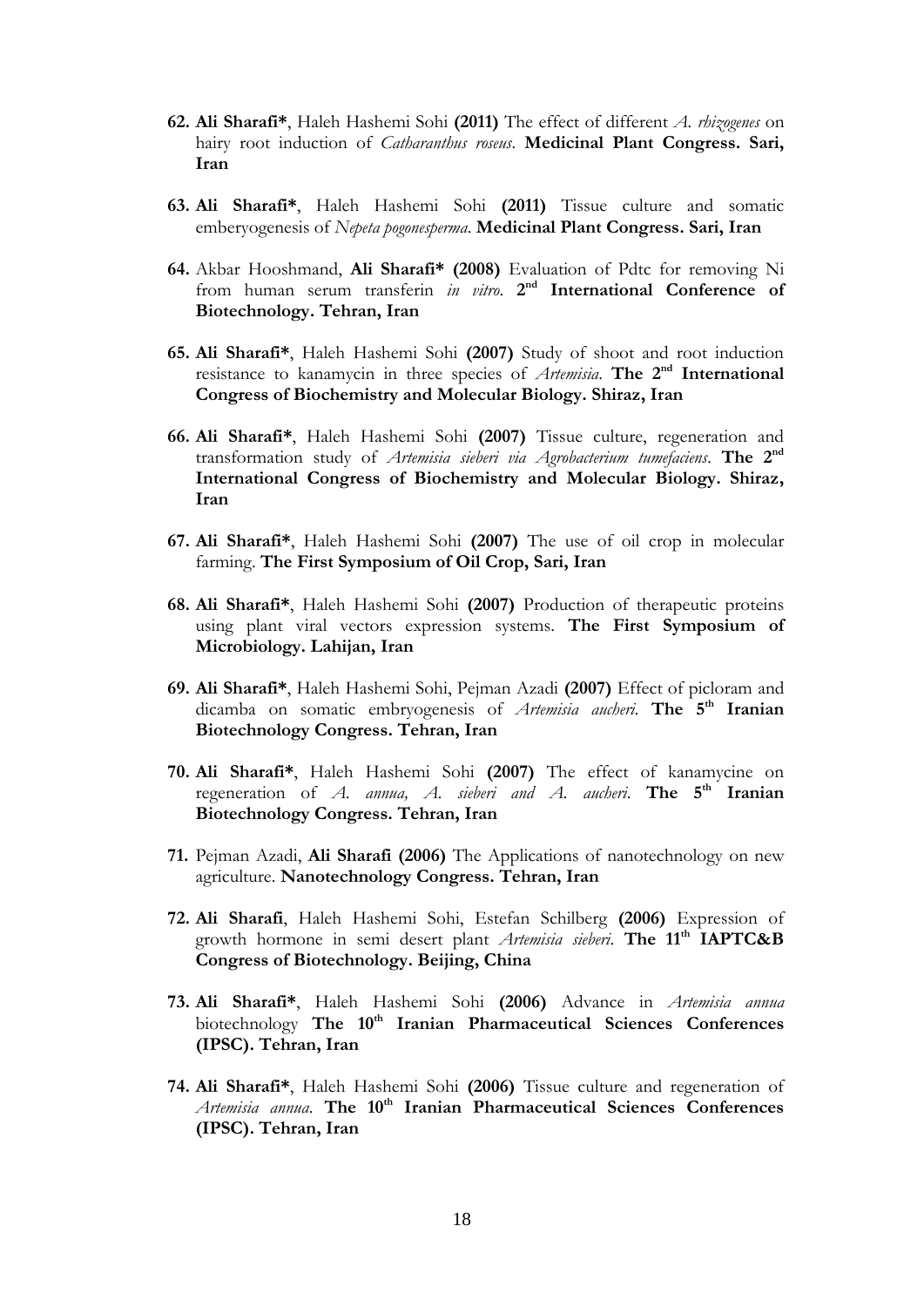- **75. Ali Sharafi\***, Haleh Hashemi Sohi **(2006)** Induction of hairy root in *Artemisia annua via Agrobacterium rhizogenes*. **The 10th Iranian Pharmaceutical Sciences Conferences (IPSC). Tehran, Iran**
- **76. Ali Sharafi\***, Haleh Hashemi Sohi **(2006)** Study of tissue culture and regeneration of *Artemisia sieberi*. **The 10th Iranian Pharmaceutical Sciences Conferences (IPSC). Tehran, Iran**

#### **FINDINGS**

- Sesquiterpene Cyclase (SQC) Gene, NCBI GenBank: ABX09997.1
- Sesquiterpene Cyclase (SQC) Protein, NCBI GenBank: ABX09997.1
- Nocardiopsis sp. AHA2 16S ribosomal RNA gene, NCBI GenBank: KT890274.1
- Streptomyces sp. AHA1 16S ribosomal RNA gene, NCBI GenBank: KT890273.1
- Streptomyces sp. AHA3 16S ribosomal RNA gene, NCBI GenBank: KT890275.1
- Streptomyces sp. AHA4 16S ribosomal RNA gene, NCBI GenBank: KT890276.1
- Streptomyces sp. AHA5 16S ribosomal RNA gene, NCBI GenBank: KT890277.1
- Streptomyces sp. AHA6 16S ribosomal RNA gene, NCBI GenBank: KT890278.1
- Streptomyces sp. AHA7 16S ribosomal RNA gene, NCBI GenBank: KT890279.1
- GenBank: SUB1189583 AMJ1 KU174208
- GenBank: SUB1189583 AMJ2 KU174209
- GenBank: SUB1189583 AMJ3 KU174210
- GenBank: SUB1189583 AMJ4 KU174211
- GenBank: SUB1189583 AMJ5 KU174212
- GenBank: SUB1189583 AMJ6 KU174213
- GenBank: SUB1189583 AMJ7 KU174214
- GenBank: SUB1189583 AMJ8 KU174215

### **WORKSHOPS AND COURSES**

- Image Processing and Analysis Using ImageJ **(2017) Palladin Institute of Biochemistry, NASU, Kyiv, Ukraine**
- Primary Cell Culture (Organized by Dr. TETYANA FOROSTYAN from School of Medicine, University of Utah, USA) **(2017) Palladin Institute of Biochemistry, NASU, Kyiv, Ukraine**
- Bridging the Gap between Agriculture and Human Health **(2016) ICGEB-Bio-Sciences of Africa (BecA) -Queensland University of Technology, Manitoba Agri-Health Researches Network. Cape Town, South Africa**
- Modern Biotechnological Advances for Human Health **(2014) National Institute of R&D for Biological Sciences, , Bucharest, Romania**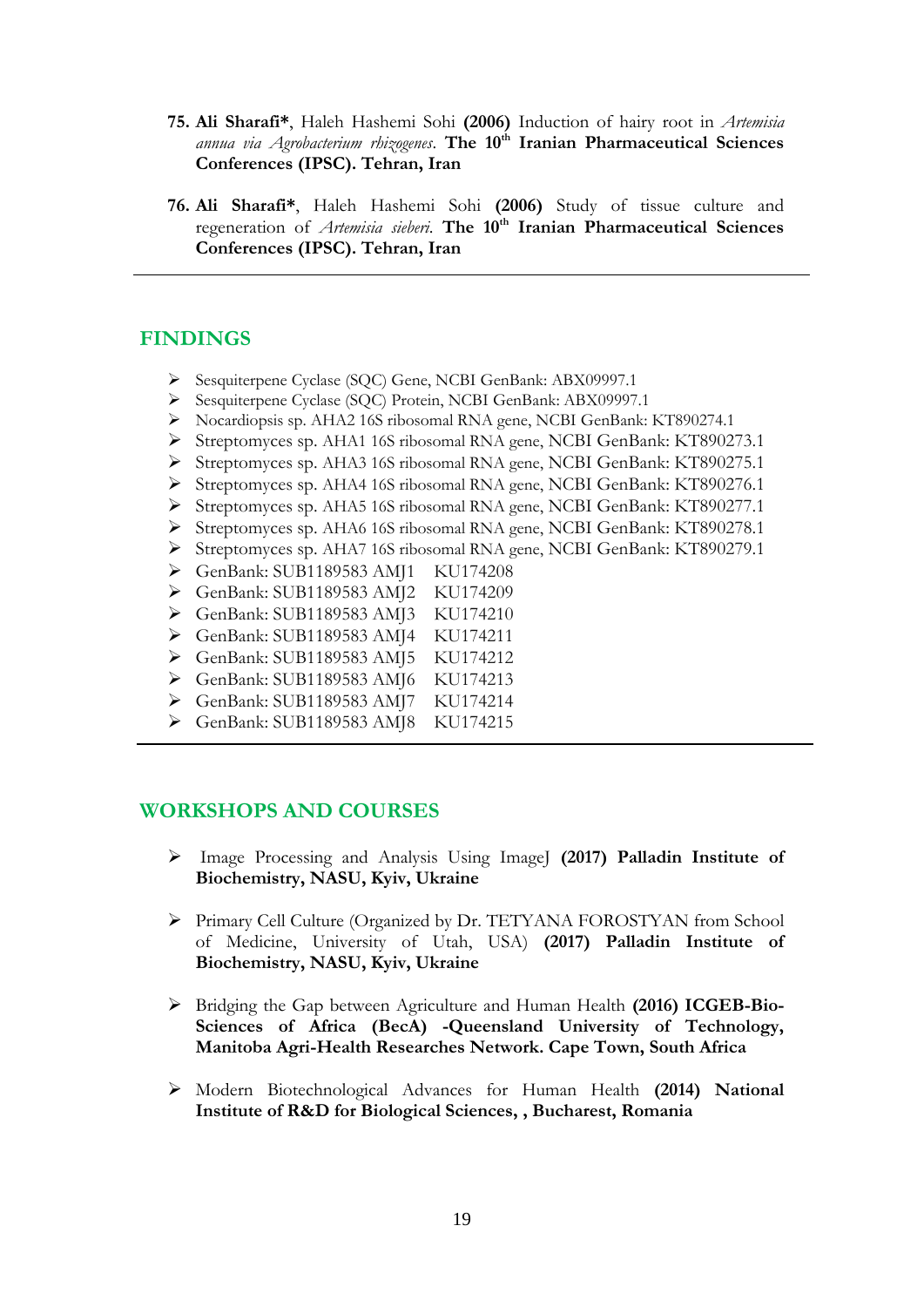- Flow Cytometry and its Application in Clinical Diagnosis **(2014) Genomics Research Center & Blood and Marrow Transplantation Group (GRS&BMTG). Tehran, Iran**
- miRNA, shRNA and siRNA **(2014) Genomics Research Center. Tehran, Iran**
- Next Generation Sequencing **(2014) Genomics Research Center. Tehran, Iran**
- Stem Cell Cultivation **(2014) Blood and Marrow Transplantation Group. Tehran, Iran**
- Hematopoietic Stem Cell Mobilization **(2014) Blood and Marrow Transplantation Group. Tehran, Iran**
- Real Time PCR **(2014) Genomics Research Center. Tehran, Iran**
- 1 st Human Y Chromosome Proteome Project Workshop **(2014) Royan Institute, Tehran, Iran**
- Contribution in Theoretical and Practical Workshop on Gene Cloning and Genetic Engineering **(2014) NIGEB, Tehran, Iran**
- Contribution in Theoretical and Practical Workshop on Plant Tissue Culture **(2014) NIGEB, Tehran, Iran**
- Contribution in Theoretical and Practical Workshop on PCR Principle and Applications **(2014) NIGEB, Tehran, Iran**
- ICGEB 2nd Post-EURASNET Workshop "RNA Alternative Splicing" **(2013) International Centre for Genetic Engineering and Biotechnology (ICGEB), Trieste, Italy**
- SOP Writing, Validation & Business Negotiations and Communication **(2013) NIGEB, Tehran, Iran**
- Contribution in Theoretical and Practical Workshop on Gene Silencing (RNAi) **(2013) NIGEB & NGene. Biotech. Co., Tehran, Iran**
- Contribution in Theoretical and Practical Workshop on Genetic Engineering of Medicinal Plants for Enhancement of Secondary Metabolites (**2013) NIGEB. Tehran, Iran**
- Bioinformatics Methods in Gene Cloning **(2013) NIGEB & NGene. Biotech. Co., Tehran, Iran**
- Illumina Next Generation Sequencing for Microbial Genetics: from Meta-Genomics to Outbreak Profiling **(2012) Karolinska Institute, Stockholm, Sweden**